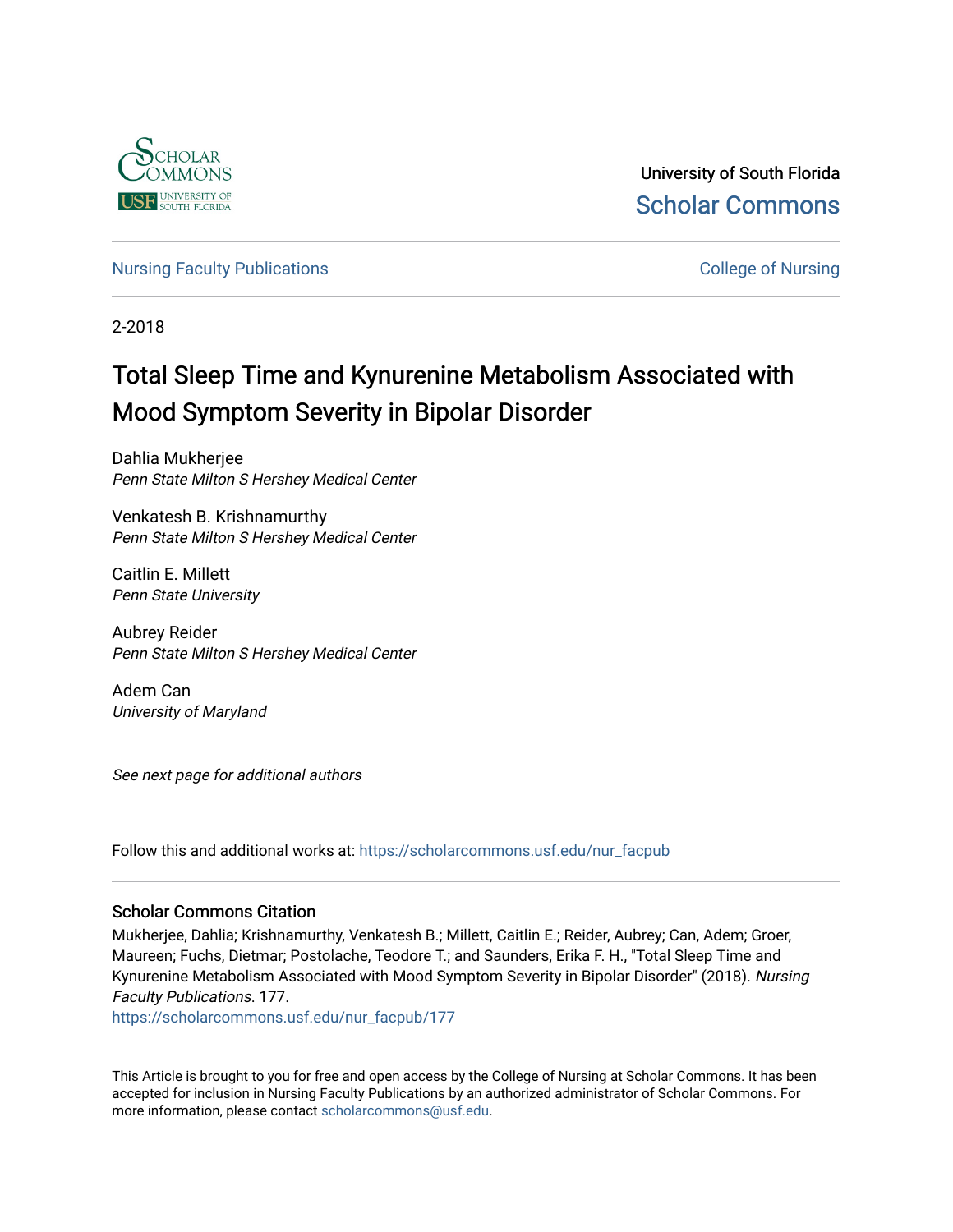# Authors

Dahlia Mukherjee, Venkatesh B. Krishnamurthy, Caitlin E. Millett, Aubrey Reider, Adem Can, Maureen Groer, Dietmar Fuchs, Teodore T. Postolache, and Erika F. H. Saunders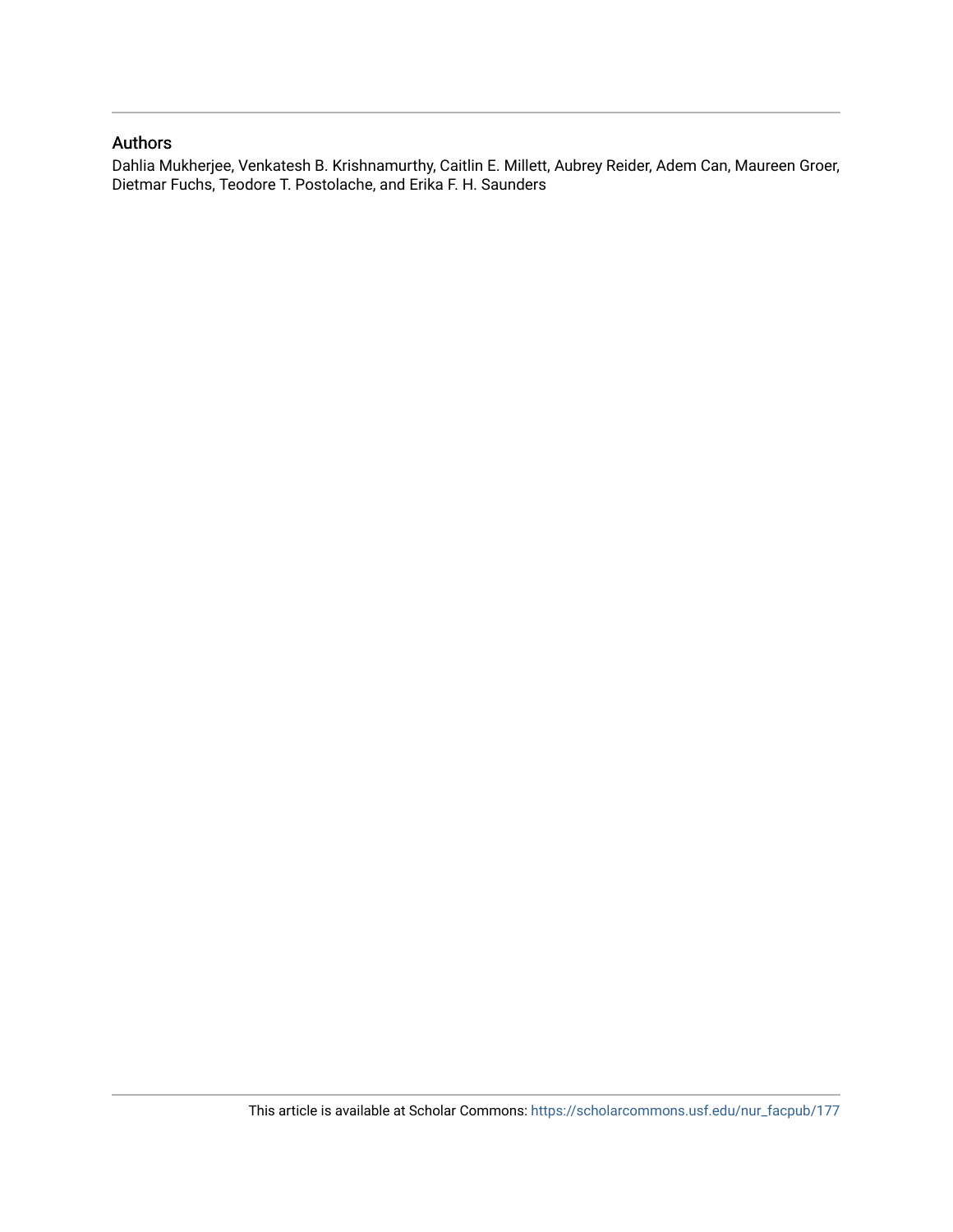

# **U.S. Department of Veterans Affairs**

Public Access Author manuscript

Bipolar Disord. Author manuscript; available in PMC 2019 February 01.

Published in final edited form as:

Bipolar Disord. 2018 February ; 20(1): 27–34. doi:10.1111/bdi.12529.

# **Total Sleep Time and Kynurenine Metabolism Associated With Mood Symptom Severity in Bipolar Disorder**

**Dahlia Mukherjee**1, **Venkatesh Bassapa Krishnamurthy**1,2, **Caitlin E. Millett**1,3, **Aubrey Reider**1, **Adem Can**4, **Maureen Groer**5, **Dietmar Fuchs**6, **Teodor T Postolache**4,7,8, and **Erika F.H. Saunders**1,9

<sup>1</sup>Department of Psychiatry, Penn State Milton S Hershey Medical Center, Hershey, PA

<sup>2</sup>Sleep Research and Treatment Center, Penn State Milton S Hershey Medical Center, Hershey, PA

<sup>3</sup>Department of Neural and Behavioral Sciences, Penn State University, Hershey, PA

<sup>4</sup>University of Maryland School of Medicine, Baltimore, MD

<sup>5</sup>University of South Florida, School of Nursing, Tampa FL

<sup>6</sup>Innsbruck Medical University, Innsbruck, Austria

<sup>7</sup>Rocky Mountain MIRECC (Mental Illness Research, Education and Clinical Center), Denver, Co

<sup>8</sup>The Military and Veteran Microbiome, Consortium for Research and Education (MVM-Core), Denver, Colorado

<sup>9</sup>University of Michigan Department of Psychiatry, University of Michigan Medical School, Ann Arbor, Michigan

# **Abstract**

**Objective—**Chronic, low-level inflammation is associated with symptomatic bipolar disorder (BD) and with chronic insomnia. Disrupted sleep is a feature of episodes of both mania and depression. We examined the effect of neopterin, a marker of cellular immune activation, and kynurenine (KYN), an inflammatory by product of the serotonin pathway, on the association between total sleep time and depression severity in BD.

**Method—**Twenty-one symptomatic BD participants and 28 healthy controls (HC) were recruited and followed during usual clinical care. At baseline and after symptomatic recovery, total sleep time was objectively measured with actigraphy for one week and blood plasma was collected to measure the serotonin-precursor tryptophan (TRP), KYN, KYN/TRP ratio and neopterin levels. Statistical analyses were conducted using chi square, independent t-tests and hierarchical linear multiple regression models.

**Results—**Total sleep time was positively correlated with depressive severity and negatively correlated with manic severity. TRP was significantly reduced in BD participants compared to HC. KYN, TRP, and the KYN/TRP were associated with depressive severity when total sleep time and

Corresponding author, Dahlia Mukherjee, 500 University Dr, Hershey, PA 17033, Fax-7175310678, to dmukherjee@pennstatehealth.psu.edu.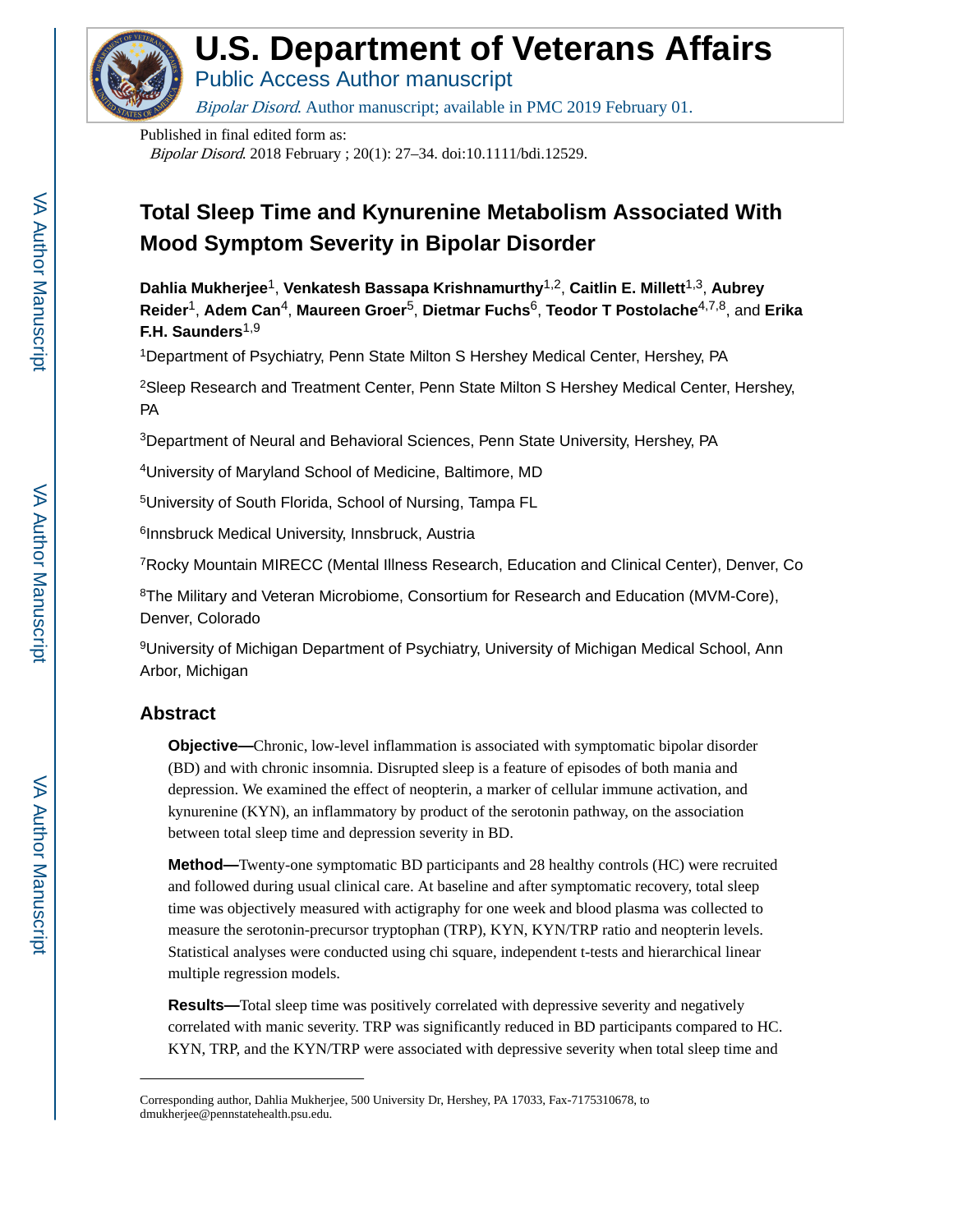BMI were included in the model. The KYN/TRP ratio trended towards a negative association with mania symptoms, controlling for BMI and total sleep time, in acutely symptomatic BD participants. Neopterin was not associated with sleep or mood severity. After usual clinical care, BD participants showed significantly decreased clinical symptoms but no significant differences in sleep phenotype or biomarkers.

**Conclusion—**Inflammation, sleep and mood are closely intertwined. Future research into the effect of inflammation on sleep in BD may lead to clinical markers of outcome.

# **Introduction**

Bipolar disorder (BD) is a severe psychiatric disorder, with a complex and sometimes heterogeneous range of symptoms.<sup>1</sup> BD is one of the leading causes of disability demonstrating on average a less favorable prognosis than individuals with major depressive disorder (MDD).<sup>2</sup> As a clinically heterogeneous syndromic disorder, the biological changes in BD have been reported in depressive and manic episodes, and any unifying biological underpinnings of this disorder have remained elusive.  $3-5$  Research shows that BD presents with numerous immune-inflammatory and sleep abnormalities. <sup>6-8</sup> Activation of the kynurenine (KYN) pathway has been supported in a number of psychiatric disorders, including BD  $9, 10$ . While many studies have independently explored sleep,  $11-13$ inflammation,  $7^{7}$ ,  $^{14}$  and the KYN  $^{9}$ ,  $^{15}$  pathway in BD, there is increasing evidence that inflammation is an important factor in mood, stress, and sleep disturbance 16, 17 and needs to be examined simultaneously for a better understanding of the underlying biological mechanisms. Additionally, there is a dearth of research exploring inflammation, metabolites of the KYN pathway or sleep in acutely ill BD patients. <sup>4</sup>

Mood spectrum disorders (BD, recurrent depressive disorder and seasonal affective disorder) are accompanied by sleep dysregulations that are particularly common among bipolar participants.8, 12, 13, 18 Sleep dysregulations in mood disorders commonly occur in acute manic or depressive states but are also prevalent during remission. 8, 19–21 A meta-analysis focusing on sleep in remitted BD participants highlights disturbances in several sleep parameters: longer sleep latency, longer sleep duration, and poorer sleep efficiency.<sup>21</sup> Sleep is a remarkably sensitive, but not very specific, indicator of distress and dysregulated sleep can occur for a variety of reasons. Inflammation has been shown to be associated with sleep disturbance and objective short sleep in primary insomnia and obstructive sleep apnea, and may mediate the association between sleep apnea and adeposity.22–24 By examining the association of sleep dysregulation to inflammatory biomarkers in BD, we may gain an understanding of the sleep, mood and inflammation connection.

The essential amino acid tryptophan (TRP) is a substrate for two important biosynthetic pathways: the serotonin (5-HT) pathway and the KYN pathway (Figure 1). During stress, proinflammatory cytokines activate the KYN pathway; deprive the 5-HT pathway of TRP, thereby reducing 5-HT synthesis. The dynamics of this process are characterized best by the kynurenine-to-tryptophan (KYN/TRP) ratio. One of the inflammatory drivers of this diversion of 5-HT to KYN is neopterin, a catabolic product of guanosine triphosphate that is a marker of cellular immune system activation produced by macrophages upon stimulation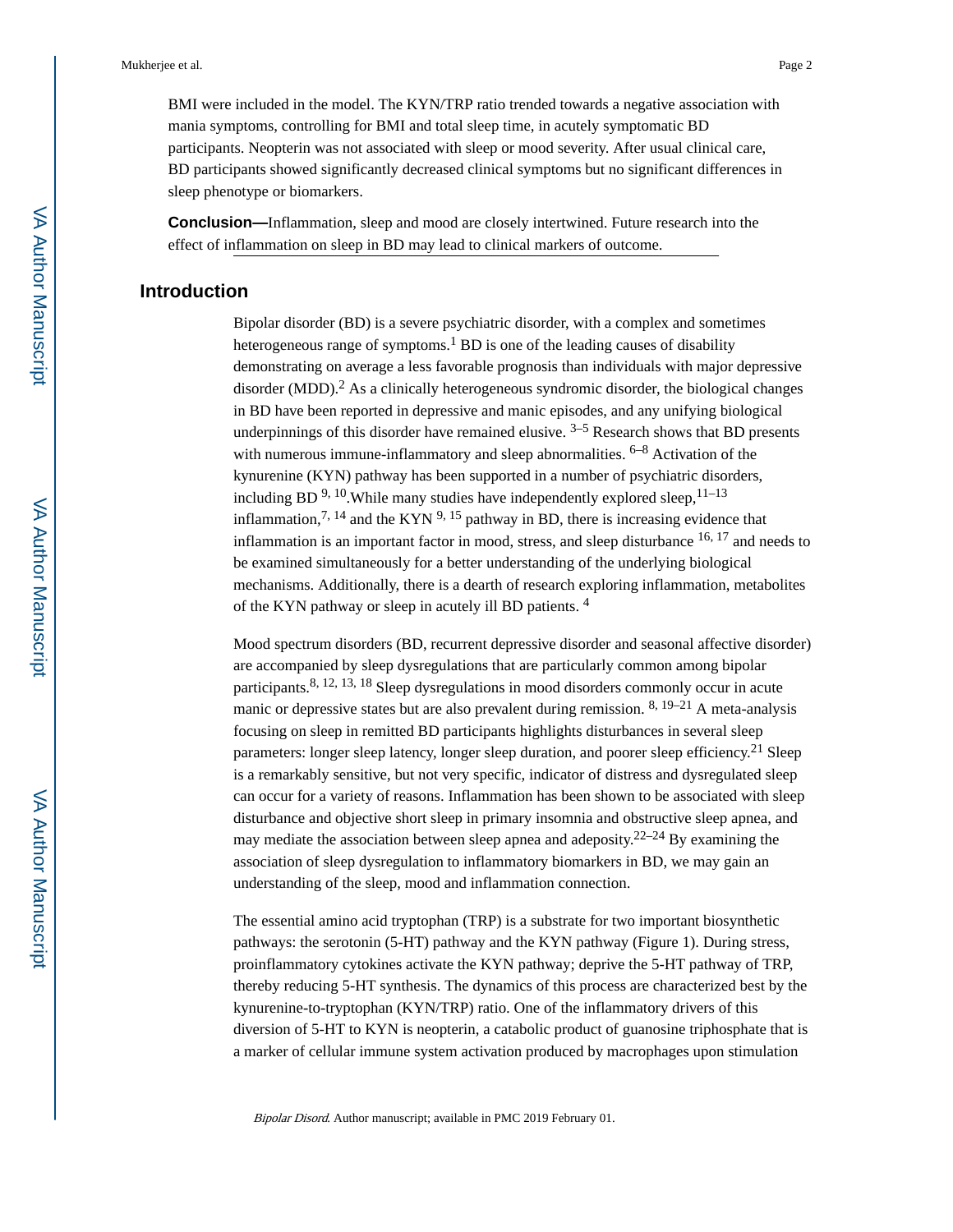by interferon-gamma. 25–28 Increased peripheral KYN results in increased central KYN. KYN is further broken down into quinolinic acid, which potently agonizes the N-methyl-Daspartate (NMDA)-receptor causing excitotoxic effects through receptor over-activation  $29, 30$  and inhibits glutamate uptake that causes elevated extracellular glutamate concentrations. <sup>31</sup>

In the current study, we investigated the relationship between markers of the KYN pathway, neopterin, sleep and clinical symptoms in acutely ill BD participants. We were also interested in exploring biomarkers and sleep patterns after symptom remission to determine whether these biomarkers were potentially state vs. trait characteristics independent of mood state. We hypothesized:

- **1)** Individuals with acute BD would have significantly lower total TRP and higher KYN/TRP ratio and neopterin levels than healthy controls (HC).
- **2)** TRP, KYN/TRP and neopterin would be associated with severity of depressive and manic symptoms in acutely symptomatic participants with BD.
- **3)** Sleep duration and biomarkers including kynurenine pathway metabolites (TRP, KYN/TRP), and the pro-inflammatory cytokine neopterin would be associated with depressive and manic symptom severity.

Finally, we were interested in whether these markers changed with symptom remission in asymptomatic patients and explored differences in clinical symptoms, sleep and biomarkers between baseline and follow up.

# **Participants and Methods**

#### **Participants**

Thirty BD participants with current mood symptoms participated in the study, and twentyone completed all measures for this analysis. Participants were recruited when presenting for inpatient or partial hospital care at the Pennsylvania Psychiatric Institute, under Institutional Review Board Protocol No. 39164EP and NIH Office of Human Subject Research Exemption #11509 (7/16/2012). Participants were screened and consented for the study and assessments including sleep and biomarkers were administered while they were receiving inpatient or partial hospital care. Inclusion criteria for BD participants included adults with a primary diagnosis of BD I or II. Exclusion criteria included use of non-steroidal antiinflammatory drugs (NSAIDS) on a daily basis, active substance intoxication or withdrawal, major endocrinological or rheumatological illness or pregnancy. Twenty eight healthy control (HC) participants were recruited via advertisement based on the inclusion criteria that they had with no personal or family history of mental illness, rheumatologic or endocrine illness, pregnancy, daily NSAIDS or aspirin use. HCs provided actigraph data in their home environment while clinical and blood measures were collected at the research site.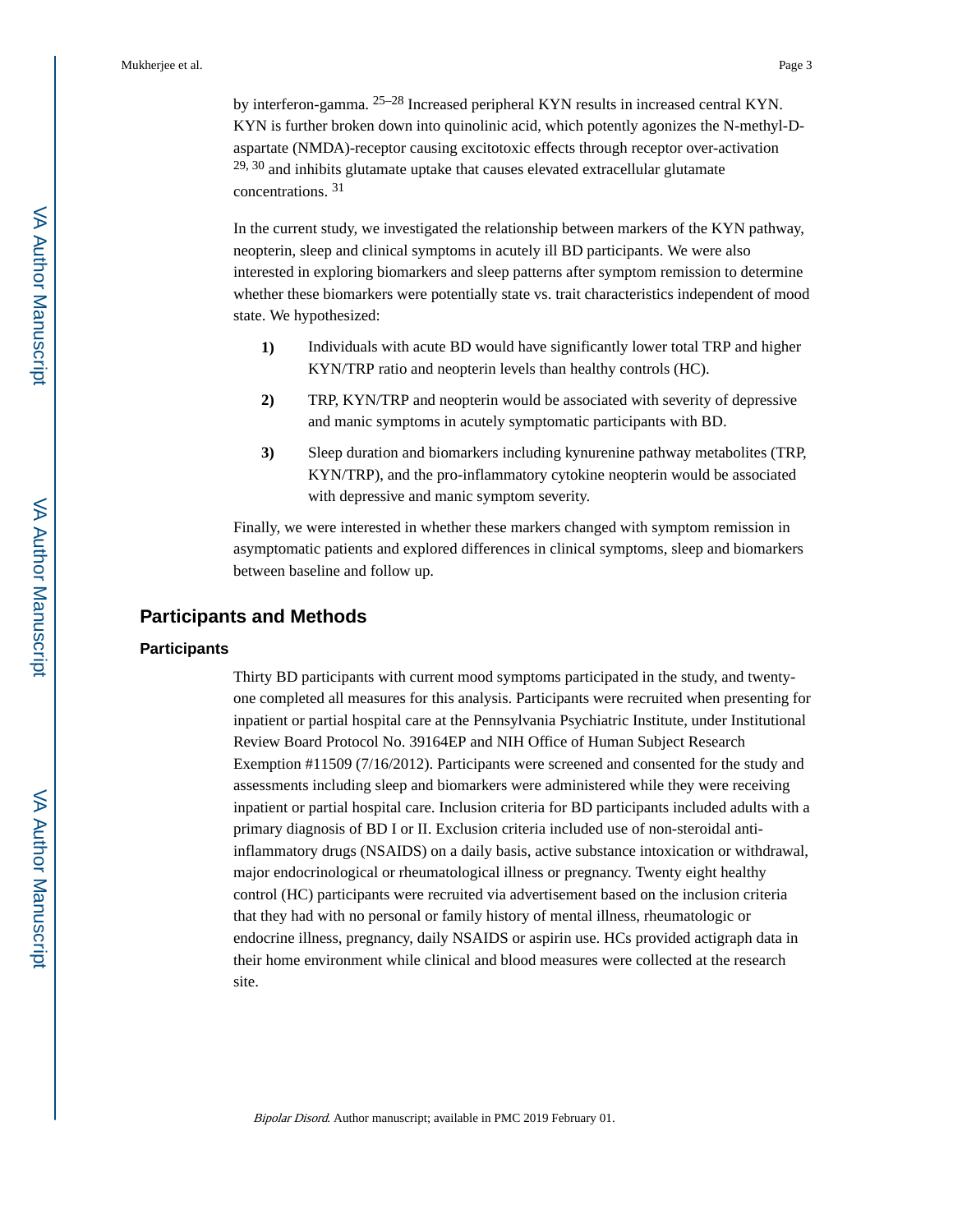#### **Measures**

Structured clinical interview based on the Mini Neuropsychiatric Interview 32 were conducted and current mood state was assessed with the Hamilton Depression Rating Scale-21 plus atypical items (HDRS-21 + AT)  $^{33}$ , and the Clinician-Administered Rating Scale for Mania (CARS-M). <sup>34</sup> A combination of clinically significant manic and depressed symptoms defined a mixed-manic phenotype.  $HDRS-21 + AT$  scores between 0 and 6 indicated no depression, scores between 7 and 17 indicated mild depression, scores between 18 and 24 indicated moderate depression, and scores over 24 indicated severe depression. CARS-M scores below 7 were considered not manic. Scores between 7 and 12 were mild, and above 12 were severe manic phenotypes. Body Mass Index (BMI) for each participant was calculated by measuring height and weight. Participants received usual clinical care and were discharged from the program. After discharge from the hospital or partial hospital program, participants were followed each week by phone and assessed for clinical improvement. A return visit was scheduled to collect a second blood sample when the subject was asymptomatic, or after 3 months had elapsed. Additional measures were collected but not used for this analysis. For more detailed report on methods and results of analysis of fatty acid concentrations, please see Saunders, et al. <sup>35</sup>

#### **Objective measure of Total Sleep Time**

During the period of initial evaluation, participants wore an actigraph (Sleepwatch-O, Ambulatory Monitoring, Inc., Ardsley NY), a watch-like device that measures acceleration, on the non-dominant hand for 7 days. Participants also maintained a sleep log, which combined with the actigraphy recording, provides accurate measure of objective sleep measures. ActiLife V.6.4.5 software (ActiGraph Software Department, Pensacola, FL) was used to compute the actigraphy sleep variables, including total sleep time, bedtime variability, sleep latency, sleep duration, and sleep efficiency. BD participants completed the actigraph during hospitalization and HCs completed it at home. Due to the small sample size, we limited analysis the analysis of sleep variables to the investigation of total sleep time only, which allowed us to conserve statistical power. However, an additional exploratory analysis of mean lag (variability in bedtime from night to night) was also made.

#### **Sample collection and biochemical analysis**

Participants fasted for at least 6 hours, and blood was drawn in vacutainers containing EDTA in the morning. BD participants had blood drawn between 7:15 and 10:30 AM (average time was 8:24 AM) and HC participants had blood drawn between 8:00 AM and 2:00 PM (average time was 9:19 AM). After centrifugation for 10 min at 654.03 g, the plasma supernatant was transferred to plastic tubes and maintained at −80°C until processed. Total TRP (micromoles per liter) and KYN (micromoles per liter) were measured by reversephase high-performance liquid chromatography, as previously described <sup>36, 37</sup>, using 3-nitro-Ltyrosine as an internal standard. The KYN/TRP ratio was calculated (expressed as micromoles of KYN per millimoles of TRP). Neopterin was measured by enzyme-linked immunosorbent assay (BRAHMS, Hennigsdorf, Germany) according to the manufacturer's instructions, with a detection limit of 2 nmol/L.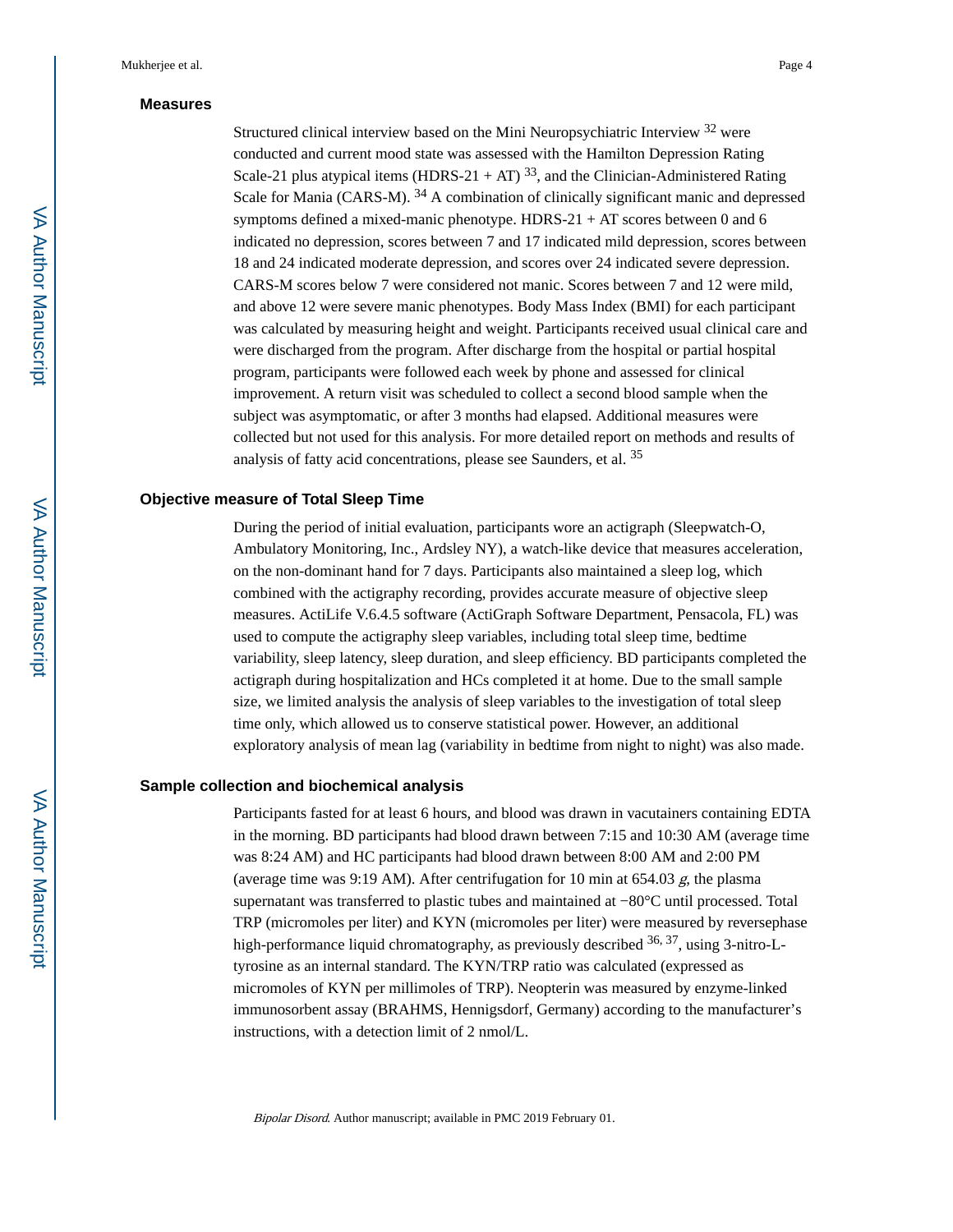#### **Data and statistical analysis**

SPSS version 22, IBM SPSS Statistics (IBM Corporation, Armonk, NY, USA) was used for all statistical calculations. Values of continuous variables were compared between the BD and HC groups using independent samples  $t$ -tests, and categorical variables were compared using the Pearson chi-square test. Paired t-tests were used for baseline and follow-up measurements. In an exploratory analysis, Pearson's r was used for separate bivariate correlations on demographics and clinical symptoms, sleep and inflammation variables in the BD sample and the HC sample. Baseline depression was predicted using linear regression models based on a priori variables, controlling for BMI due to the known association between inflammation and obesity.38 Model one included total sleep time and KYN/TRY, model two, total sleep time and KYN, model three included total sleep time and TRP and model four had total sleep time and neopterin as predictor variables. The same models were implemented to predict baseline manic symptoms controlling for BMI. Paired t-tests were conducted to compare symptoms, total sleep time and inflammatory variables from baseline to follow-up. However, considerably fewer participants were present in follow-up data. This was due to inability to maintain regular contact with some participants due to a number of issues (e.g., such as unstable housing conditions) (the maximum number of days to follow up was 187; the median was 22 days and average was 52 days). An analysis of dropouts vs. those who continued to be a part of the study, however, did not show any significant differences based on baseline clinical symptoms and demographics including age and sex (p values >.16). Dependent variables were compared between BD smokers and non-smokers with independent t-tests.

#### **Results**

#### **Demographic and clinical description of the sample**

A cohort of 30 participants with BD was recruited while in a symptomatic mood episode. Six participants did not have sleep assessment data, and 3 did not have biomarker data, thus 21 BD participants were included in the final analysis. A parallel HC group of 31 participants was recruited for the study, of which three participants did not have sleep data (n=28). Participants with BD did not differ in age, gender, race, from the HC group (Table I). A significantly higher proportion of participants with BD were unemployed, not married and smokers than the HC group (Table I). Independent t tests were run between the smokers and non smokers within the BD group to detect any differences based on age, BMI, HRSD, CARSM, TRP, KYN, KYN/TRP and sleep variables. No differences were detected with all p values above .10.

Clinically, BD individuals had a significantly higher BMI and when evaluated for the study, exhibited, on average, severe depressive symptoms and moderate manic symptoms (Table I).

#### **Sleep and Inflammation Variables**

The HC group slept an average of 6.9 hours, with a standard deviation of about an hour; and the mean difference in mean lag (variability in bedtime from night-to-night) was 4 minutes with a standard deviation of one hour. The BD group slept an average of 6.5 hours, with a standard deviation of almost two hours; and the mean lag was 23 minutes, with a standard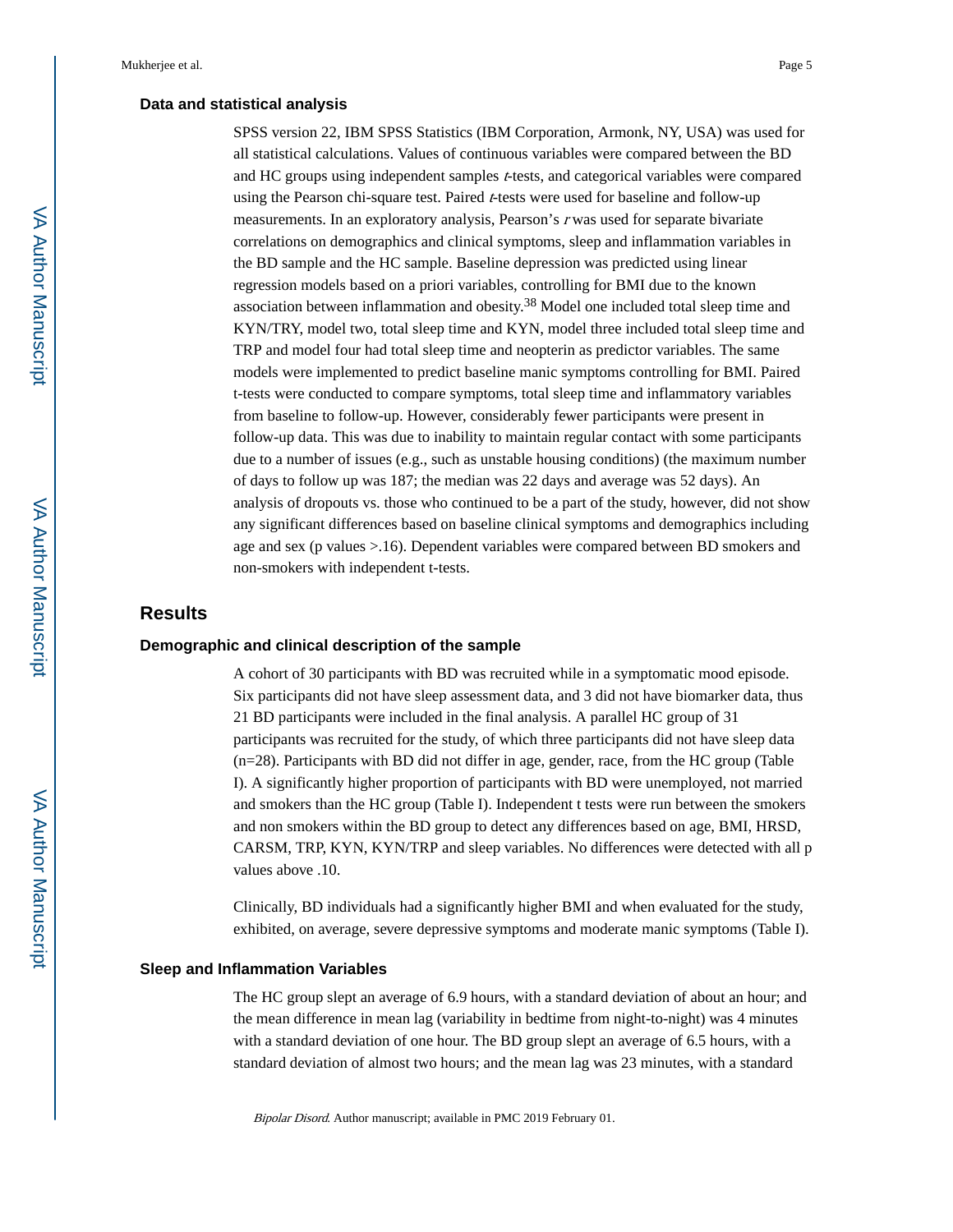deviation of 60 minutes. Total sleep time was positively correlated with depressive symptom severity and negatively correlated with the severity of manic symptoms (Table II).

1) Group comparisons of TRP, KYN/TRP, and neopterin: As hypothesized, the BD group had significantly lower levels of TRP than healthy controls  $(p < .03)$  (Table I). The BD group did not significantly differ from the HC group in mean levels of KYN, KYN/TRP and neopterin (Table I).

2)TRP, KYN/TRP and neopterin and severity of depressive and manic symptoms: Based on Pearson's correlation test, KYN, KYN/TRP, and neopterin did not correlate significantly with depressive and manic symptoms as measured by the HDRS and CARSM clinical measures or sleep measures including total sleep time and bedtime variability. None of the kynurenine pathway markers were associated with total sleep time in either the BD or HC control group. Neopterin levels positively correlated with KYN/TRP ( $r = .53$ ,  $p < .01$ ), but were not correlated with clinical severity, TRP and KYN.

3) Association of biomarkers and sleep with depressive and manic severity: The association of depressive severity was tested with four hierarchical regression models using depressive severity as the dependent variable and total sleep time, KYN, TRP and KYN/TRP as the predictor variables controlling for BMI (Table IV). Depressive severity was significantly associated with KYN (model 3) and TRP (model 4), when total sleep time and BMI were accounted for. Models 3 and 4 (Table IV) accounted for 71% and 60% of the variance respectively. Model 1 consisting of KYN/TRP and total sleep time trended toward significance accounting for 60% of the variance (Table IV). Although total sleep time was significantly associated with manic severity in all four models, only the KYN/TRP biomarker trended towards significance (Table V). This model explained 35% of the variance (Table V).

#### **Follow-up data**

Exploratory analysis of the follow-up data showed that although the BD participants reported significantly decreased clinical symptoms of depression and mania, <sup>35</sup> no significant differences were detected in total sleep time, TRP, KYN/TRP. Total sleep time appears to have increased at follow-up but was not significantly different from baseline scores. This maybe due to the high variability in total sleep time score for BD participants (Table VI).

## **Discussion**

The current study examined the relationship between objective markers of sleep and biomarkers of TRP metabolism and inflammation in a group of acutely symptomatic BD individuals. We found significantly lower levels of TRP in BD patients compared to HC. We also found that biomarkers, in conjunction with total sleep time, were positively associated with depressive severity and negatively associated with manic severity in BD patients.

Our first question addressed whether there were group differences between BD and HC in total sleep time, TRP and KYN/TRP. Our finding of lower TRP levels in acutely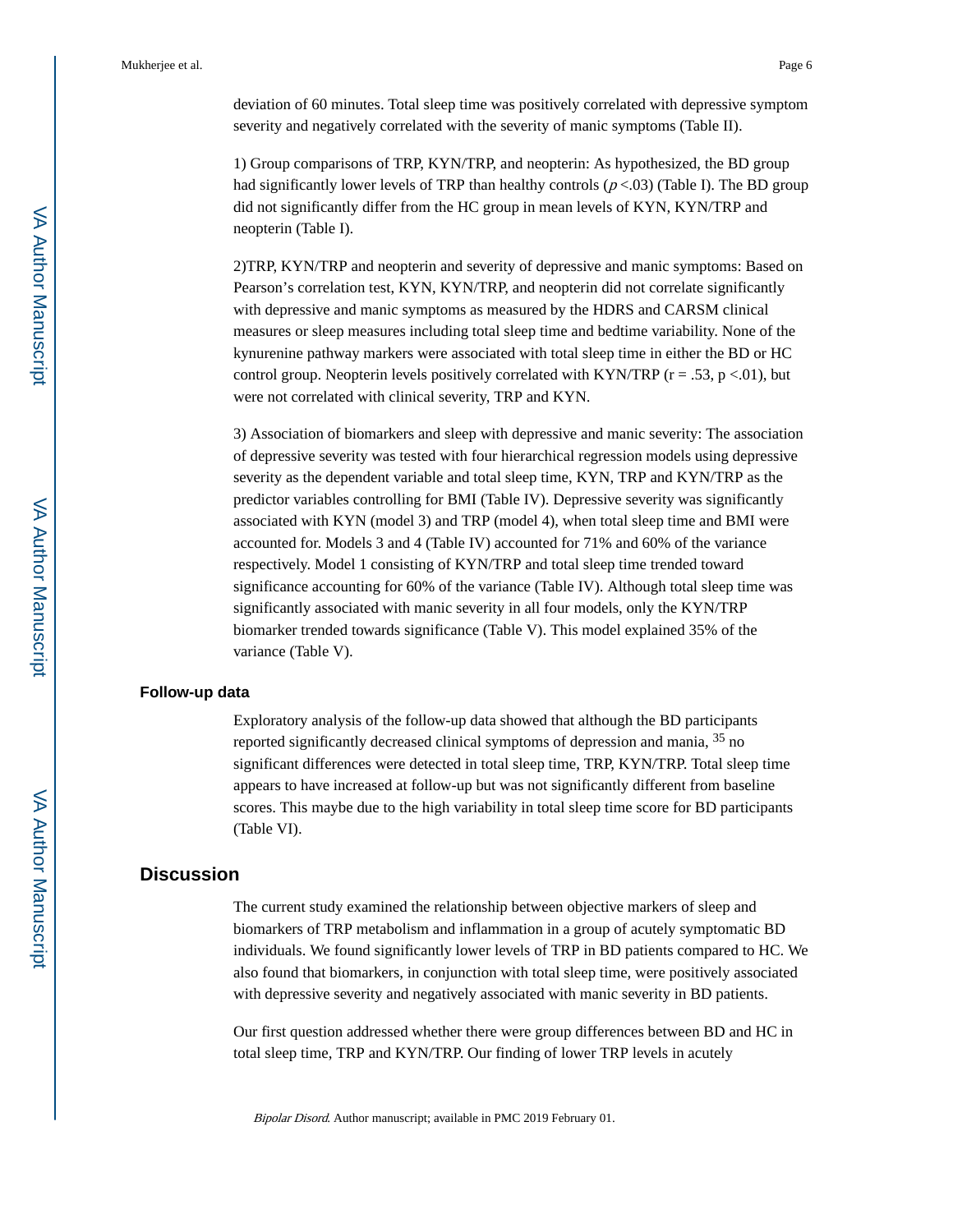symptomatic BD participants is concordant with several recent reports examining TRP levels in BD and schizophrenia 10, 39, 40 and the theory that decreased plasma TRP levels in BD participants may potentially lead to dysfunctional brain serotonin synthesis and release. Tryptophan depletion studies 41, 42 provide a useful tool to examine the role and association of serotonin in different psychiatric disorders. Most of the tryptophan depletion studies have focused on unipolar depression due to decreased serotonin as an underlying cause. For example, tryptophan depletion has been associated either with no effect  $^{43}$  or with a slight but insignificant relapse of manic symptoms in fully recovered BD patients. No tryptophan depletion studies have been carried out in acutely manic BD patients. 39 The present study provides evidence for decreased tryptophan levels in naturalistic occurrence of acute mood episodes. While experimental studies support the notion that decreased levels maybe a precursor to a depressed mood state, however, in our study it is unclear whether the decreased tryptophan levels preceded or resulted from an acute mood state.

Second, we asked if the TRP, KYN/TRP, and neopterin were associated with severity of depressive and manic symptoms. We did not find neopterin, an inflammatory marker, to be significantly different from controls nor was it associated with depression or mania severity. Neopterin levels, however, were positively associated with KYN/TRP, which replicates earlier studies investigating depression and chronic inflammation.<sup>4445</sup> Further mechanism studies examining the role of neopterin in mood disorders are warranted. For example, one study 25 found significantly higher levels of neopterin predicted post stroke depression in patients who had previously experienced a major depressive episode. Another crosssectional study found a positive association between MDD with a history of suicide attempt and KYN and but no association with neopterin .<sup>44</sup> However, similar to our findings, Sublette et al. 44 found a positive correlation of the cytokine activation marker neopterin with KYN/TRP, suggesting that KYN production may be influenced by inflammatory processes. The present study supports previous studies finding an association between neopterin and KYN/TRP ratio but does not support a direct association between neopterin and mood disorders.

We hypothesized a significant association between sleep duration and biomarkers (TRP, KYN/TRP, neopterin) with depressive and manic symptom severity. Tryptophan degradation follows one of two main metabolic pathways, which ultimately lead to the production of either serotonin and melatonin, or kynurenine and its metabolites (Fig. 1). Enhanced activation of the kynurenine pathway due to stress or an acute mood state would theoretically hinder melatonin production, thereby potentially affecting sleep patterns of patients. 6, 46, 47 Thus activation of the kynurenine pathway potentially suggests the association of sleep and the kynurenine metabolites with mood states. While we did not find a correlation between these biomarkers and severity, we found an association with severity of clinical mood symptoms when considering KYN/TRP in conjunction with objective total sleep time. Neopterin and tryptophan degradation, as measured by the KYN/TRP is highly associated with immune activation which in turn leads to production of KYN instead of 5- HT from TRP,48 but in our data neopterin, although correlated with KYN/TRP, was not associated with mood severity, with or without accounting for sleep. The association of KYN and TRP and total sleep time with severity of depression and manic symptoms implies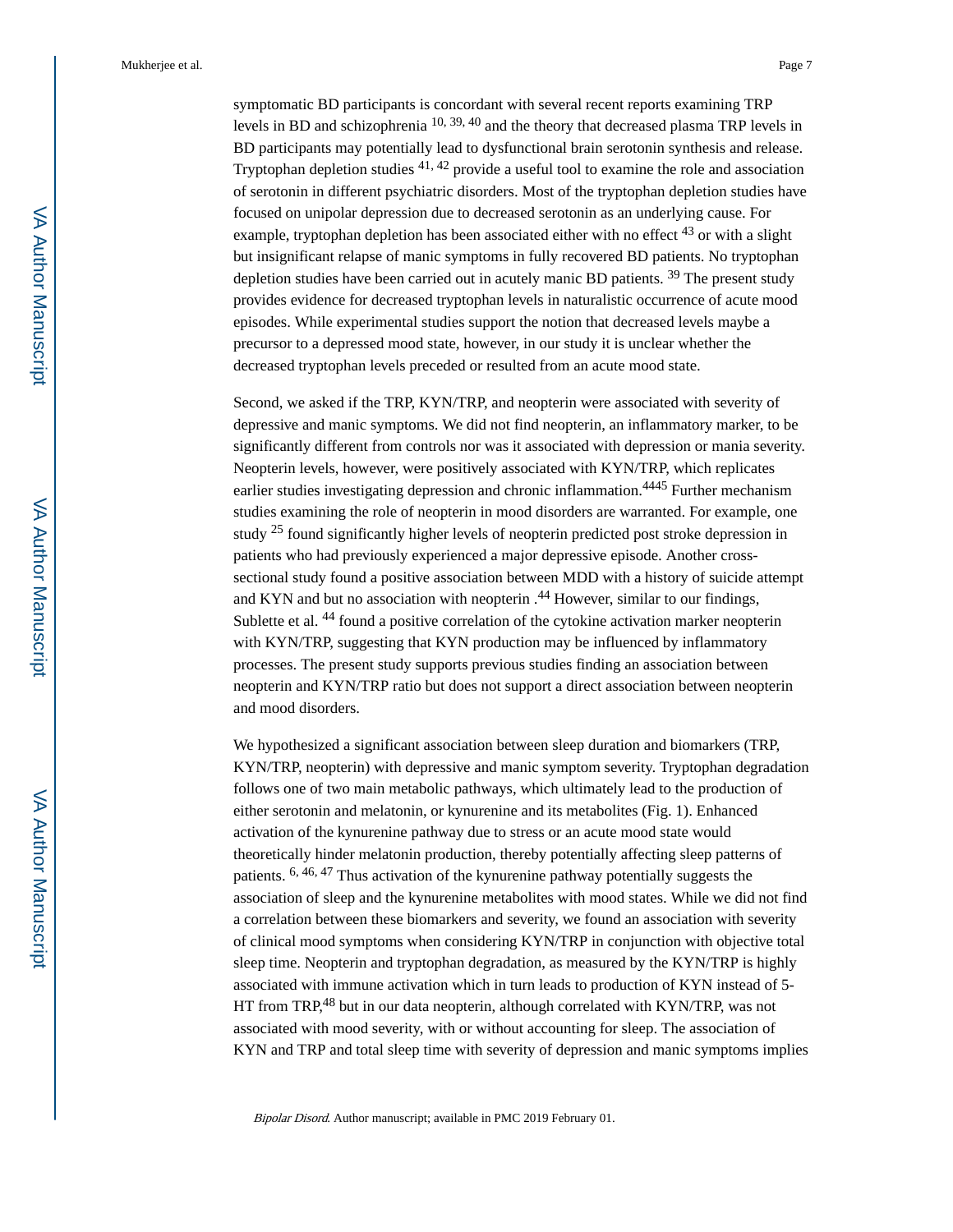that these pathways are related but further research is necessary to delineate exactly how they influence each other.

Finally, we asked whether total sleep time, TRP and KYN/TRP changed with symptom remission in asymptomatic BD patients. Despite subjectively reported decreased clinical symptoms, no differences are detected in the biomarkers or total sleep time. One explanation could be the short follow-up time – perhaps these markers change on a slower time scale, or they may leave a long-term residual mark of the episode, indicating a change in physiology despite remission. 49–51

The results, however, need to be treated with caution due to the small sample size of the study. Additionally, the patients were all receiving medication for an acute mood episode which makes it difficult it to parse out the effects of medication. Third, in order to maximize statistical power the study investigated only one sleep variable –total sleep time. Sleep, however, is a complex phenomenon and consists of multiple aspects which are easily measured using actigraphic devices. Based on the results of the present study, different sleep variables along with inflammatory markers warrant further investigation with a larger sample size. Another important methodological factor is a structured hospitalized setting compared to a home environment. It may be argued that a hospitalized setting led to patients feeling more stressed than the control individuals, however, we argue that the patients were already in acute distress unable to cope with their existing resources leading to inpatient hospitalization. The structured setting of the hospital often relieves stress through learning basic skills and teaching patients to generalize those skills to real world naturalistic settings. 52

# **Conclusion**

In conclusion, the study provides evidence supporting the association of mood severity in acutely symptomatic BD participants with metabolites of the KYN pathway, in association with objective measurements of sleep. Further understanding of the role of in BD is important for development of potential targets for intervention, or markers of treatment response. Targeting sleep and regulation of the TRP breakdown pathway for intervention in BD participants is an area of research warranting further investigation. Targeting these areas for improvement and observing clinically significant changes may lead to more sustained improvement and remission rates.

## **Acknowledgments**

The authors thank the participants and families for generously being part of this project. The authors acknowledge Penn State Clinical & Translational Research Institute, Pennsylvania State University for funding this project. Study data were collected and managed using REDCap (Research Electronic Data Capture) electronic data capture tools hosted at the Penn State Milton S. Hershey Medical Center and College of Medicine.

#### Funding Sources

This research was funded by a KL2 award to Dr Erika Saunders through The Penn State Clinical & Translational Research Institute, Pennsylvania State University CTSA, NIH/NCRR Grant Number UL1RR033184. Dr Postolache's contribution was supported in part by a Distinguished Investigator Award from the American Foundation for Suicide Prevention, by the Rocky Mountain MIRECC, the VA Merit Review CSR&D grant 1 I01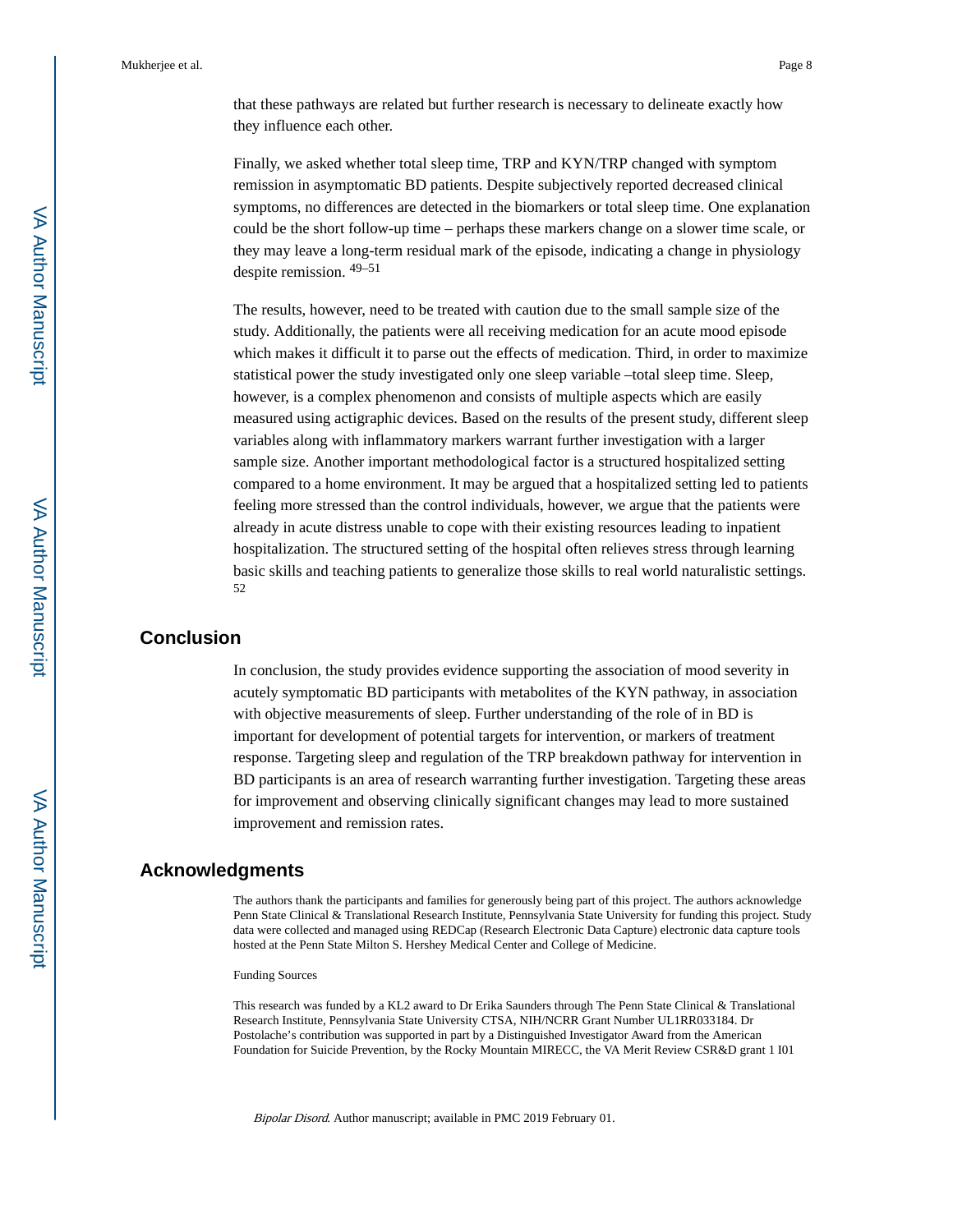CX001310- 01A1 and the Joint Institute for Food Safety and Applied Nutrition/ UMD through the cooperative agreement FDU.001418

The funding sources had no role in the design and conduct of the study; collection, management, analysis, and interpretation of the data; preparation, review, or approval of the manuscript; and decision to submit the manuscript for publication.

# **References**

- 1. Goodwin, FK., Jamison, KR. Manic-depressive illness: bipolar disorders and recurrent depression. Oxford University Press; 2007.
- 2. Cusin C, Serretti A, Lattuada E, Mandelli L, Smeraldi E. Impact of clinical variables on illness time course in mood disorders. Psychiatry research. 2000; 97(2):217–227. [PubMed: 11166092]
- 3. Manji HK, Lenox RH. Signaling: cellular insights into the pathophysiology of bipolar disorder. Biological Psychiatry. 2000; 48(6):518–530. [PubMed: 11018224]
- 4. Manji HK, Quiroz JA, Payne JL, et al. The underlying neurobiology of bipolar disorder. World Psychiatry. 2003; 2(3):136. [PubMed: 16946919]
- 5. Leboyer M, Soreca I, Scott J, et al. Can bipolar disorder be viewed as a multi-system inflammatory disease? Journal of affective disorders. 2012; 141(1):1–10. [PubMed: 22497876]
- 6. Anderson G, Jacob A, Bellivier F, Geoffroy P. Bipolar Disorder: The Role of the Kynurenine and Melatonergic Pathways. Current pharmaceutical design. 2015
- 7. Berk M, Kapczinski F, Andreazza A, et al. Pathways underlying neuroprogression in bipolar disorder: focus on inflammation, oxidative stress and neurotrophic factors. Neuroscience & biobehavioral reviews. 2011; 35(3):804–817. [PubMed: 20934453]
- 8. Harvey AG, Schmidt DA, Scarnà A, Semler CN, Goodwin GM. Sleep-related functioning in euthymic patients with bipolar disorder, patients with insomnia, and subjects without sleep problems. American Journal of Psychiatry. 2005; 162(1):50–57. [PubMed: 15625201]
- 9. Miller CL, Llenos IC, Dulay JR, Weis S. Upregulation of the initiating step of the kynurenine pathway in postmortem anterior cingulate cortex from individuals with schizophrenia and bipolar disorder. Brain research. 2006; 1073:25–37. [PubMed: 16448631]
- 10. Clark SM, Pocivavsek A, Nicholson JD, et al. Reduced kynurenine pathway metabolism and cytokine expression in the prefrontal cortex of depressed individuals. J Psychiatry Neurosci. 2016; 1:8872147.
- 11. Murray G, Harvey A. Circadian rhythms and sleep in bipolar disorder. Bipolar disorders. 2010; 12(5):459–472. [PubMed: 20712747]
- 12. Harvey AG, Soehner AM, Kaplan KA, et al. Treating insomnia improves mood state, sleep, and functioning in bipolar disorder: A pilot randomized controlled trial. Journal of consulting and clinical psychology. 2015; 83(3):564. [PubMed: 25622197]
- 13. Kanady JC, Soehnera AM, Harvey AG. A Retrospective Examination of Sleep Disturbance across the Course of Bipolar Disorder. Journal of sleep disorders & therapy. 2015; 4(2)
- 14. Goldstein BI, Kemp DE, Soczynska JK, McIntyre RS. Inflammation and the phenomenology, pathophysiology, comorbidity, and treatment of bipolar disorder: a systematic review of the literature. The Journal of clinical psychiatry. 2009; 70(8):1078–1090. [PubMed: 19497250]
- 15. Myint AM, Kim Y-K, Verkerk R, et al. Tryptophan breakdown pathway in bipolar mania. Journal of affective disorders. 2007; 102(1):65–72. [PubMed: 17270276]
- 16. Fernandez-Mendoza J, Vgontzas AN. Insomnia and its impact on physical and mental health. Current psychiatry reports. 2013; 15(12):1–8.
- 17. Gaines J, Vgontzas AN, Fernandez-Mendoza J, Kritikou I, Basta M, Bixler EO. Gender differences in the association of sleep apnea and inflammation. Brain, behavior, and immunity. 2015; 47:211– 217.
- 18. Etain B, Milhiet V, Bellivier F, Leboyer M. Genetics of circadian rhythms and mood spectrum disorders. European Neuropsychopharmacology. 2011; 21:S676–S682. [PubMed: 21835597]
- 19. Saunders EF, Novick DM, Fernandez-Mendoza J, et al. Sleep quality during euthymia in bipolar disorder: the role of clinical features, personality traits, and stressful life events. International journal of bipolar disorders. 2013; 1(1):16. [PubMed: 25505683]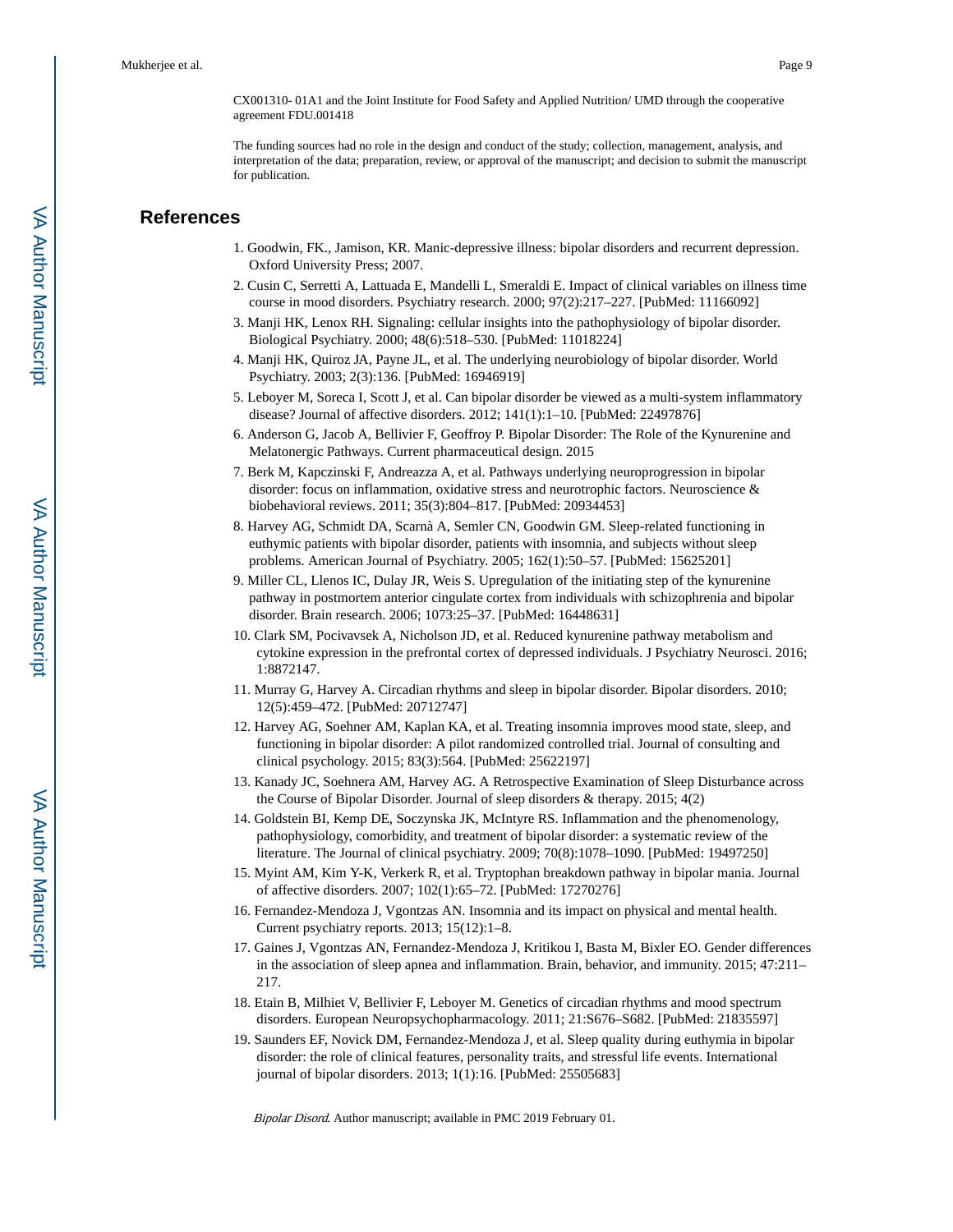- 20. Saunders EF, Fernandez-Mendoza J, Kamali M, Assari S, McInnis MG. The effect of poor sleep quality on mood outcome differs between men and women: a longitudinal study of bipolar disorder. Journal of affective disorders. 2015; 180:90–96. [PubMed: 25885066]
- 21. Geoffroy P, Scott J, Boudebesse C, et al. Sleep in patients with remitted bipolar disorders: a metaanalysis of actigraphy studies. Acta Psychiatrica Scandinavica. 2015; 131(2):89–99. [PubMed: 25430914]
- 22. Gaines J, Vgontzas AN, Fernandez-Mendoza J, et al. Inflammation mediates the association between visceral adiposity and obstructive sleep apnea in adolescents. American Journal of Physiology-Endocrinology and Metabolism. 2016; 311(5):E851–E858. [PubMed: 27651112]
- 23. Li Y, Vgontzas AN, Fernandez-Mendoza J, et al. Objective, but not subjective, sleepiness is associated with inflammation in sleep apnea. Sleep. 2017; 40(2)
- 24. Fernandez-Mendoza J, Baker JH, Vgontzas AN, Gaines J, Liao D, Bixler EO. Insomnia symptoms with objective short sleep duration are associated with systemic inflammation in adolescents. Brain, behavior, and immunity. 2017; 61:110–116.
- 25. Tang C-Z, Zhang Y-L, Wang W-S, Li W-G, Shi J-P. Elevated Serum Levels of Neopterin at Admission Predicts Depression After Acute Ischemic Stroke: a 6-Month Follow-Up Study. Molecular neurobiology. 2015:1–11.
- 26. Schröcksnadel K, Widner B, Bergant A, et al. Longitudinal study of tryptophan degradation during and after pregnancy. Life sciences. 2003; 72(7):785–793. [PubMed: 12479977]
- 27. Schröcksnadel H, Baier-Bitterlich G, Dapunt O, Wachter H, Fuchs D. Decreased plasma tryptophan in pregnancy. Obstetrics & Gynecology. 1996; 88(1):47–50. [PubMed: 8684760]
- 28. Fuchs D, Hausen A, Reibnegger G, Werner ER, Dierich MP, Wachter H. Neopterin as a marker for activated cell-mediated immunity: application in HIV infection. Immunology today. 1988; 9(5): 150–155. [PubMed: 3076770]
- 29. Schwarcz R, Whetsell WO, Mangano RM. Quinolinic acid: an endogenous metabolite that produces axon-sparing lesions in rat brain. Science. 1983; 219(4582):316–318. [PubMed: 6849138]
- 30. Stone T, Perkins M. Quinolinic acid: a potent endogenous excitant at amino acid receptors in CNS. European journal of pharmacology. 1981; 72(4):411–412. [PubMed: 6268428]
- 31. Tavares RG, Tasca CI, Santos CE, et al. Quinolinic acid stimulates synaptosomal glutamate release and inhibits glutamate uptake into astrocytes. Neurochemistry international. 2002; 40(7):621–627. [PubMed: 11900857]
- 32. Sheehan DV, Lecrubier Y, Sheehan KH, et al. The Mini-International Neuropsychiatric Interview (M.I.N.I.): the development and validation of a structured diagnostic psychiatric interview for DSM-IV and ICD-10. J Clin Psychiatry. 1998; (59 Suppl 20):22–33. quiz 34–57.
- 33. Hamilton M. A rating scale for depression. Journal of neurology, neurosurgery, and psychiatry. 1960; 23:56–62. (Journal Article).
- 34. Altman EG, Hedeker DR, Janicak PG, Peterson JL, Davis JM. The Clinician-Administered Rating Scale for Mania (CARS-M): development, reliability, and validity. Biol Psychiatry. 1994 Jul 15; 36(2):124–134. [PubMed: 7948445]
- 35. Saunders EF, Reider A, Singh G, Gelenberg AJ, Rapoport SI. Low unesterified: esterified eicosapentaenoic acid (EPA) plasma concentration ratio is associated with bipolar disorder episodes, and omega-3 plasma concentrations are altered by treatment. Bipolar disorders. 2015; 17(7):729–742. [PubMed: 26424416]
- 36. Laich A, Neurauter G, Widner B, Fuchs D. More rapid method for simultaneous measurement of tryptophan and kynurenine by HPLC. Clinical Chemistry. 2002; 48(3):579–581. [PubMed: 11861457]
- 37. Widner B, Werner ER, Schennach H, Wachter H, Fuchs D. Simultaneous measurement of serum tryptophan and kynurenine by HPLC. Clinical Chemistry. 1997; 43(12):2424–2426. [PubMed: 9439467]
- 38. Jung UJ, Choi M-S. Obesity and its metabolic complications: the role of adipokines and the relationship between obesity, inflammation, insulin resistance, dyslipidemia and nonalcoholic fatty liver disease. International journal of molecular sciences. 2014; 15(4):6184–6223. [PubMed: 24733068]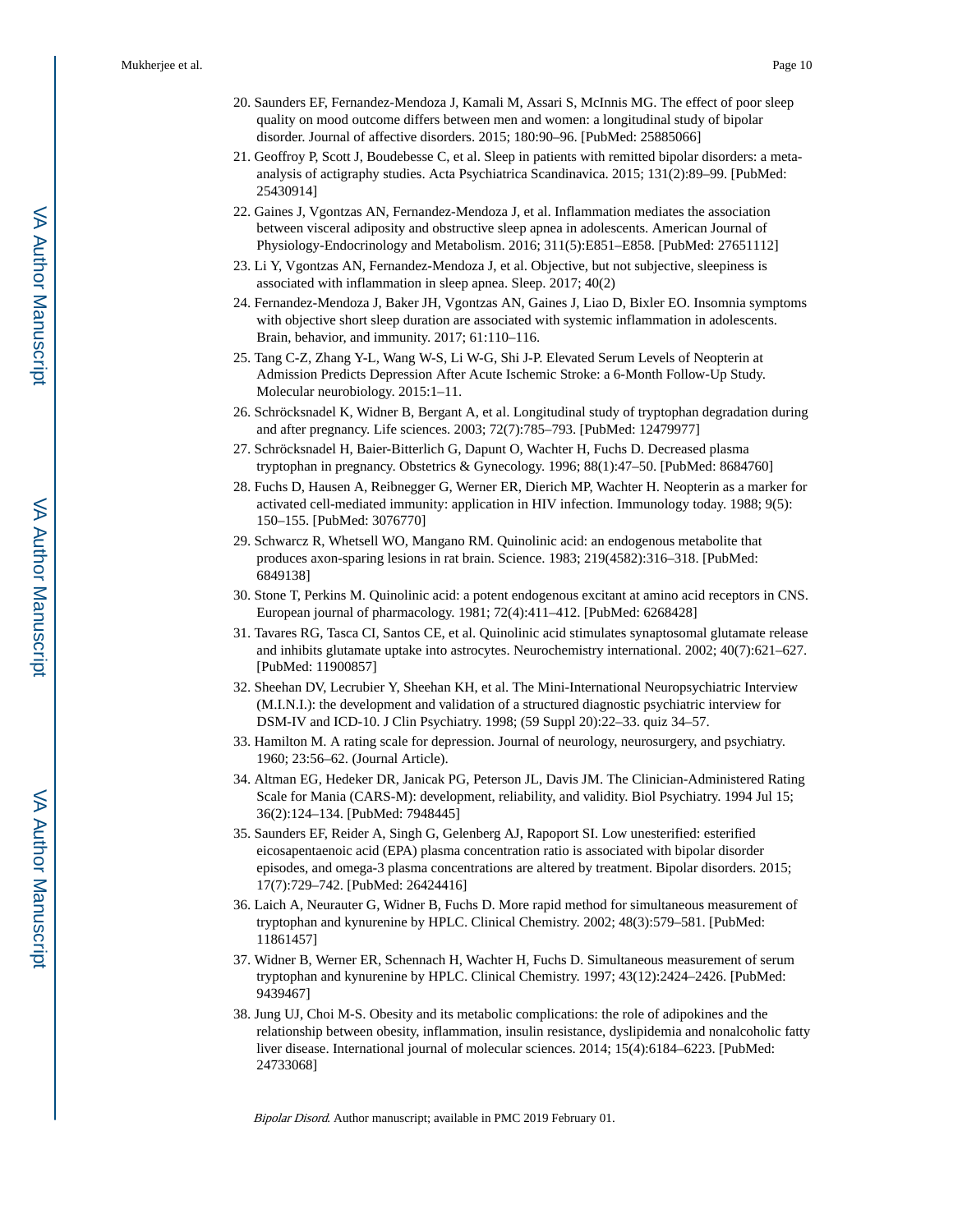- 39. Bell C, Abrams J, Nutt D. Tryptophan depletion and its implications for psychiatry. The British Journal of Psychiatry. 2001; 178(5):399–405. [PubMed: 11331552]
- 40. Chiappelli J, Postolache TT, Kochunov P, et al. Tryptophan Metabolism and White Matter Integrity in Schizophrenia. Neuropsychopharmacology. 2016
- 41. Benkelfat C, Seletti B, Palmour RM, Hillel J, Ellenbogen M, Young SN. Tryptophan depletion in stable lithium-treated patients with bipolar disorder in remission. Archives of general psychiatry. 1995; 52(2):154–155. [PubMed: 7848051]
- 42. Booij L, Van der Does W, Benkelfat C, et al. Predictors of mood response to acute tryptophan depletion: a reanalysis. Neuropsychopharmacology. 2002; 27(5):852–861. [PubMed: 12431859]
- 43. Cassidy F, Murry E, Carroll BJ. Tryptophan depletion in recently manic patients treated with lithium. Biological psychiatry. 1998; 43(3):230–232. [PubMed: 9494705]
- 44. Sublette ME, Galfalvy HC, Fuchs D, et al. Plasma kynurenine levels are elevated in suicide attempters with major depressive disorder. Brain, behavior, and immunity. 2011; 25(6):1272–1278.
- 45. Schröcksnadel K, Wirleitner B, Winkler C, Fuchs D. Monitoring tryptophan metabolism in chronic immune activation. Clinica chimica acta. 2006; 364(1):82–90.
- 46. Brzezinski A, Vangel MG, Wurtman RJ, et al. Effects of exogenous melatonin on sleep: a metaanalysis. Sleep medicine reviews. 2005; 9(1):41–50. [PubMed: 15649737]
- 47. Dijk D-J, Cajochen C. Melatonin and the circadian regulation of sleep initiation, consolidation, structure, and the sleep EEG. Journal of biological rhythms. 1997; 12(6):627–635. [PubMed: 9406038]
- 48. Widner B, Laich A, Sperner-Unterweger B, Ledochowski M, Fuchs D. Neopterin production, tryptophan degradation, and mental depression—what is the link? Brain, behavior, and immunity. 2002; 16(5):590–595.
- 49. Benkelfat C, Ellenbogen MA, Dean P, Palmour RM, Young SN. Mood-lowering effect of tryptophan depletion: enhanced susceptibility in young men at genetic risk for major affective disorders. Archives of general psychiatry. 1994; 51(9):687–697. [PubMed: 8080345]
- 50. Van der Does AW. The effects of tryptophan depletion on mood and psychiatric symptoms. Journal of affective disorders. 2001; 64(2):107–119. [PubMed: 11313078]
- 51. Riedel WJ, Klaassen T, Schmitt JA. Tryptophan, mood, and cognitive function. Brain, behavior, and immunity. 2002; 16(5):581–589.
- 52. Björgvinsson T, Kertz SJ, Bigda-Peyton JS, Rosmarin DH, Aderka IM, Neuhaus EC. Effectiveness of cognitive behavior therapy for severe mood disorders in an acute psychiatric naturalistic setting: A benchmarking study. Cognitive behaviour therapy. 2014; 43(3):209–220. [PubMed: 24679127]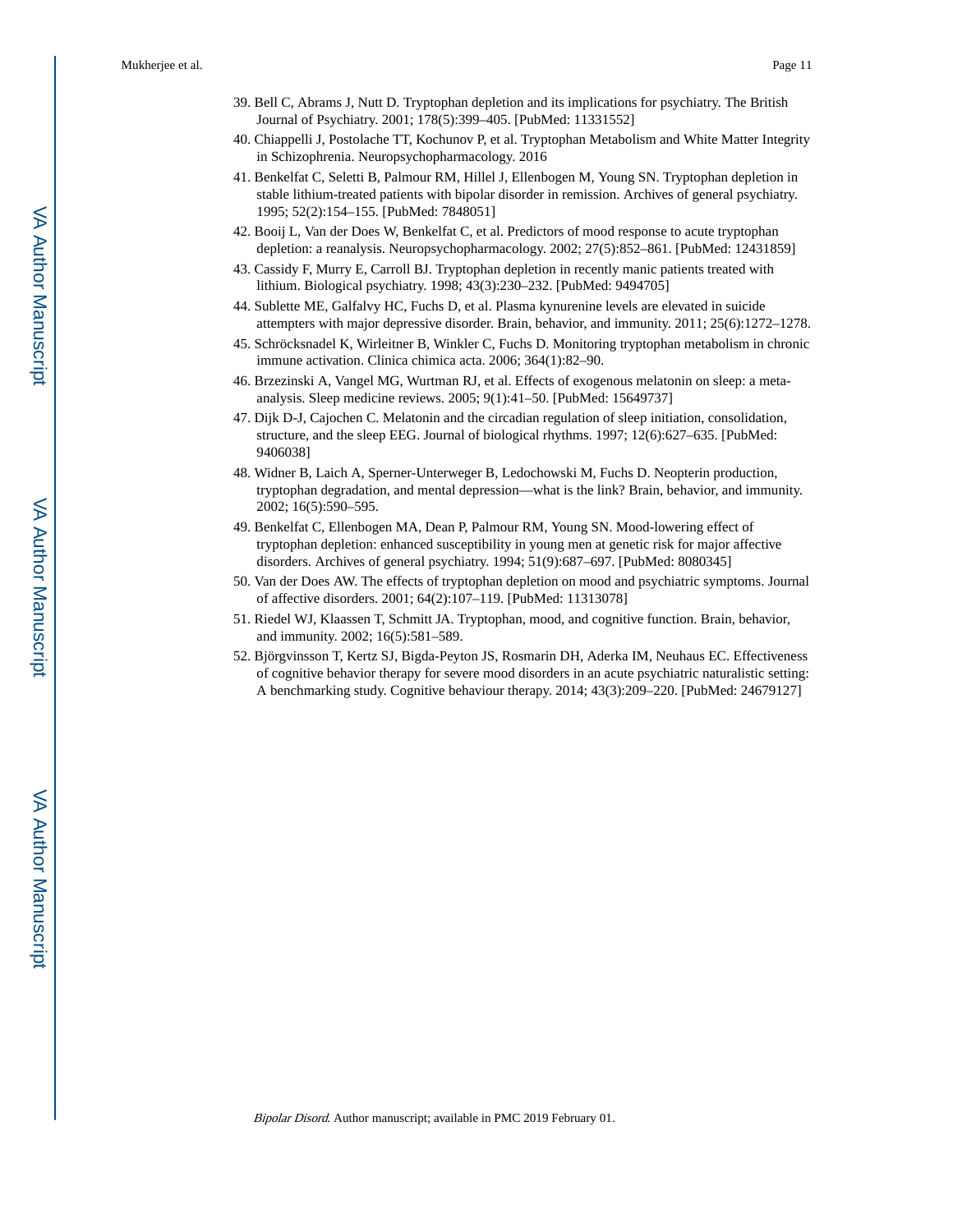

**Figure 1.**  The Kynurenine Pathway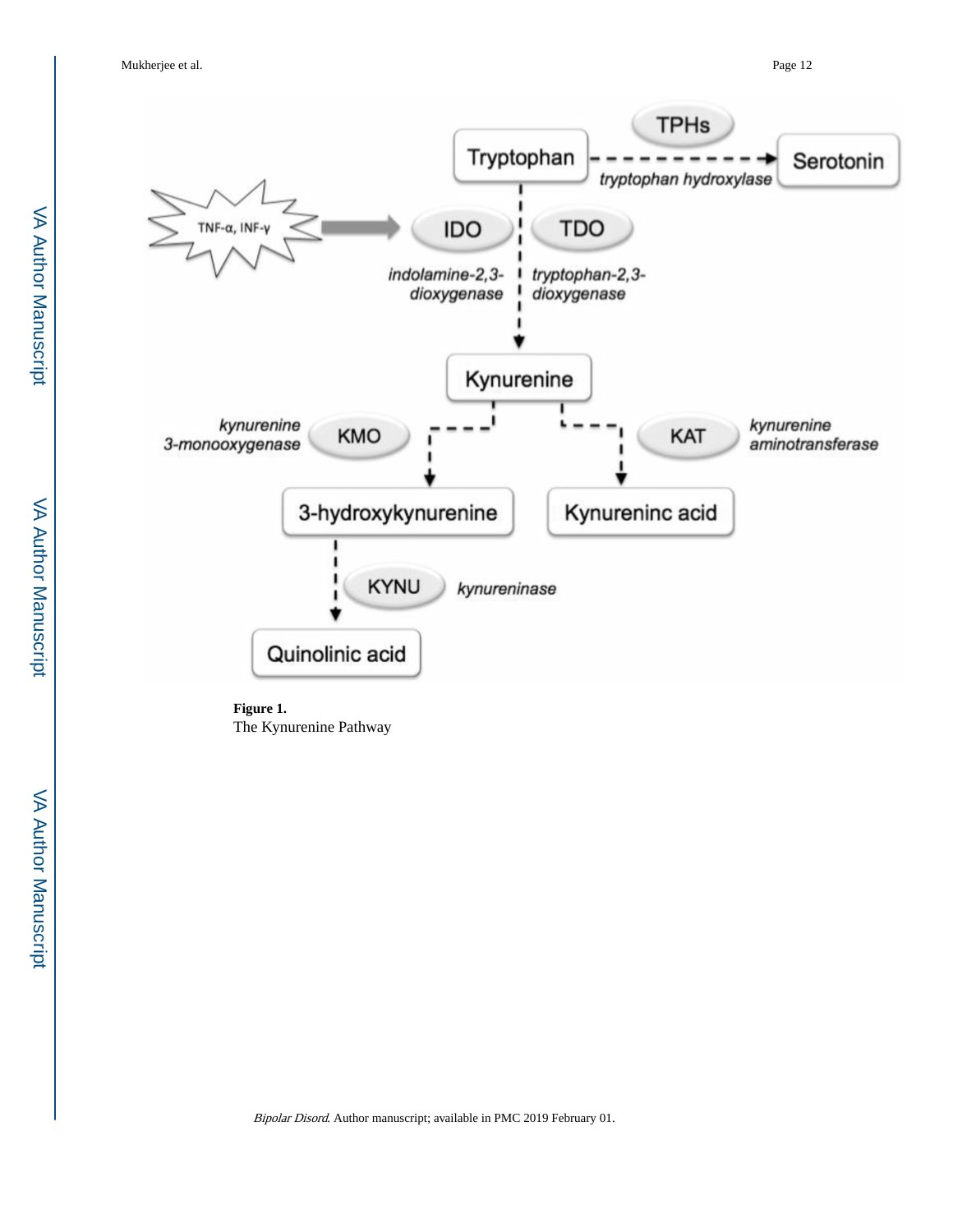#### **Table I**

Demographic, Clinical Symptoms and Differences in Sleep and Biomarkers between Healthy Controls and Bipolar Disorder Individuals

|                                 | <b>Healthy</b><br><b>Control</b> | <b>Bipolar</b><br><b>Disorder</b> |         |
|---------------------------------|----------------------------------|-----------------------------------|---------|
|                                 | N(%)                             | N(%)                              | P       |
| Total sample size               | 28                               | 21                                |         |
| Sex(F)                          | 16 (57%)                         | 10 (48%)                          | 0.57    |
| Race                            |                                  |                                   |         |
| Asian                           | 3(11%)                           | $\mathbf{0}$                      | 0.19    |
| <b>Black</b>                    | 1(4%)                            | $\mathbf{0}$                      |         |
| White                           | 24 (86%)                         | 21 (100%)                         |         |
| <b>Marital Status</b>           |                                  |                                   | 0.02    |
| Married                         | 14 (50%)                         | 4(18.2%)                          |         |
| Not married                     | 14 (50%)                         | 17 (81.8%)                        |         |
| Employment                      |                                  |                                   | < 0.001 |
| Unemployed                      | 2(7%)                            | 11 (55%)                          |         |
| Disabled                        | 0                                | $4(20\%)$                         |         |
| Employed                        | 16 (57%)                         | 4(20%)                            |         |
| Student                         | 10(36%)                          | 1(5%)                             |         |
| <b>Smoking Status</b>           | $1(4\%)$                         | 11 (52%)                          | < 0.001 |
|                                 | Mean (SD)                        | Mean (SD)                         |         |
| Age (in yrs)                    | 31.57 (10.33)                    | 36.10 (11.33)                     | 0.16    |
| Body Mass Index( $kg* m^{-2}$ ) | 25.01                            | 30.32                             | .001    |
|                                 | (4.91)                           | (5.49)                            |         |
| Mania (CARS-M)                  | 0                                | 16.52                             | < 0.001 |
|                                 |                                  | (13.87)                           |         |
| Depression (H-21)               | .32(.61)                         | 33.62                             | < 0.001 |
|                                 |                                  | (15.37)                           |         |
| Total Sleep Time (mins)         | 414.68                           | 392.56                            | .45     |
|                                 | (70.98)                          | (117.23)                          |         |
| Bedtime variability (mins)      | $-3.67$                          | $-22.62$                          | .26     |
|                                 | (58.31)                          | (61.17)                           |         |
| KYN (µmol/L)                    | 1.98                             | 1.79                              | .22     |
|                                 | (.55)                            | (.50)                             |         |
| TRP (µmol/L)                    | 68.74                            | 60.25                             | .03     |
|                                 |                                  | (14.30)                           |         |
|                                 | (11.62)                          |                                   |         |
| KYN/TRP                         | 28.93(7.26)                      | 29.88(6.21)                       | .63     |

Note. KYN = Kynurenine, TRP = Tryptophan, Kyn/Try= Kynurenine/Tryptophan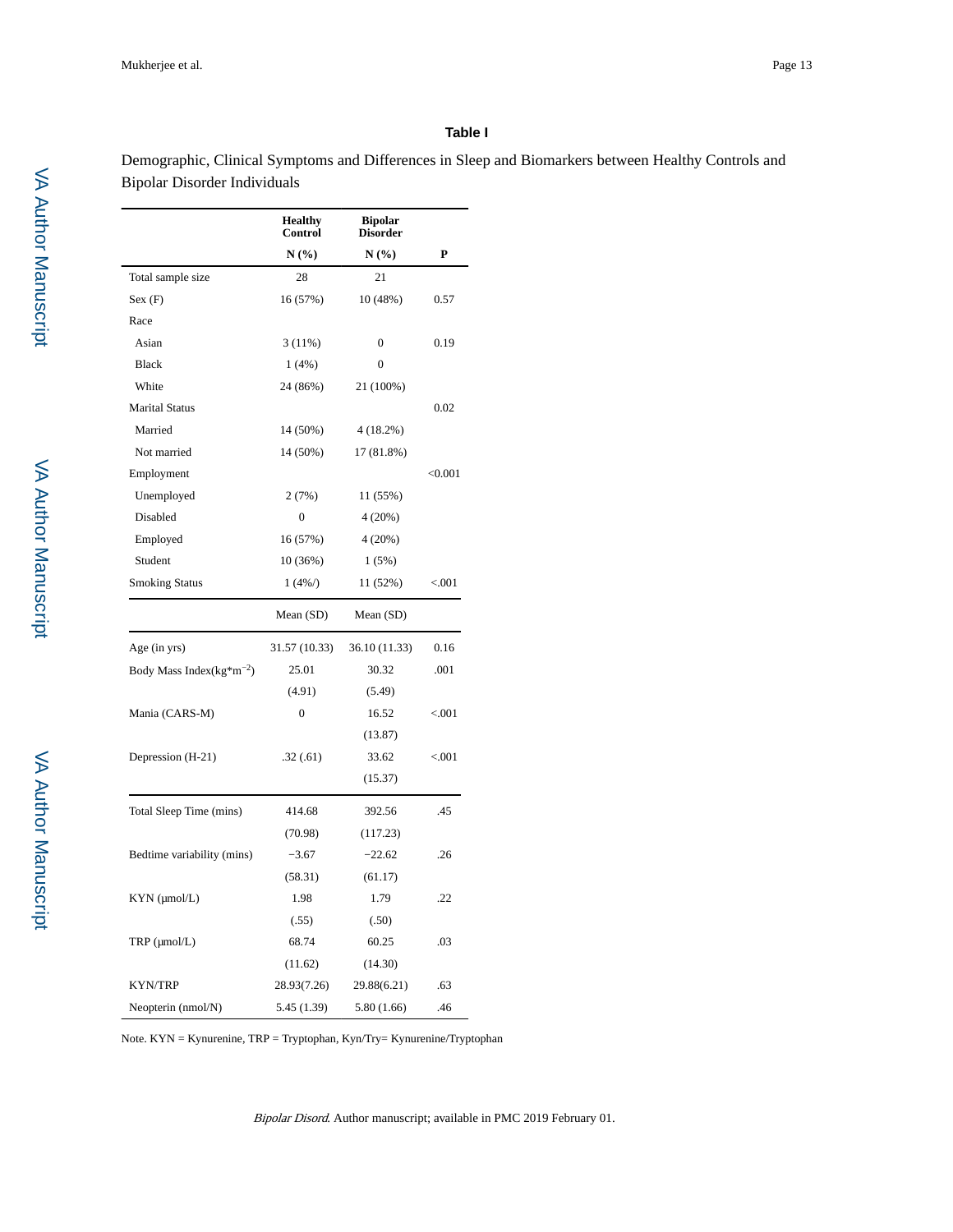VA Author Manuscript

VA Author Manuscript

Bivariate correlations among clinical symptoms of depression, mania, inflammation and sleep variables in bipolar participants only (n=21) Bivariate correlations among clinical symptoms of depression, mania, inflammation and sleep variables in bipolar participants only (n=21)

|                                                        | HRDS21 CARSM BMI |         | Sleep<br>Time<br>Total | Mean<br>Lag |                     |          |         | TRYP KYN Kyn/Trp Neopterin |
|--------------------------------------------------------|------------------|---------|------------------------|-------------|---------------------|----------|---------|----------------------------|
| HRDS21                                                 | $-.62**$         | 0.11    | $.72***$               | $-0.32$     | 0.36                | 0.44     | 0.14    | $-0.11$                    |
| CARSM                                                  |                  | $-0.05$ | $-.52$ <sup>*</sup>    | 0.32        | $-0.04$             | $-0.25$  | $-0.25$ | 0.36                       |
| BMI                                                    |                  |         | $-0.03$                | 0.21        | $-.46$ <sup>*</sup> | $-0.04$  | 0.38    | 0.24                       |
| <b>Total Sleep Time</b>                                |                  |         |                        | $-0.25$     | 0.21                | 0.03     | $-0.26$ | $-0.34$                    |
| Mean Lag                                               |                  |         |                        |             | $-0.05$             | 0.21     | 0.33    | 0.25                       |
| TRYP                                                   |                  |         |                        |             |                     | $.67***$ | $-0.22$ | $-0.19$                    |
| KYN                                                    |                  |         |                        |             |                     |          | $.56*$  | 0.24                       |
| Kyn/Trp                                                |                  |         |                        |             |                     |          |         | 53 *                       |
| Note, $N = 21$                                         |                  |         |                        |             |                     |          |         |                            |
| $\rm p < .05$<br>¥                                     |                  |         |                        |             |                     |          |         |                            |
| $\rm p < .01$<br>**                                    |                  |         |                        |             |                     |          |         |                            |
| BMI = Body Mass Index, Kyn/Try = Kynurenine/Tryptophan |                  |         |                        |             |                     |          |         |                            |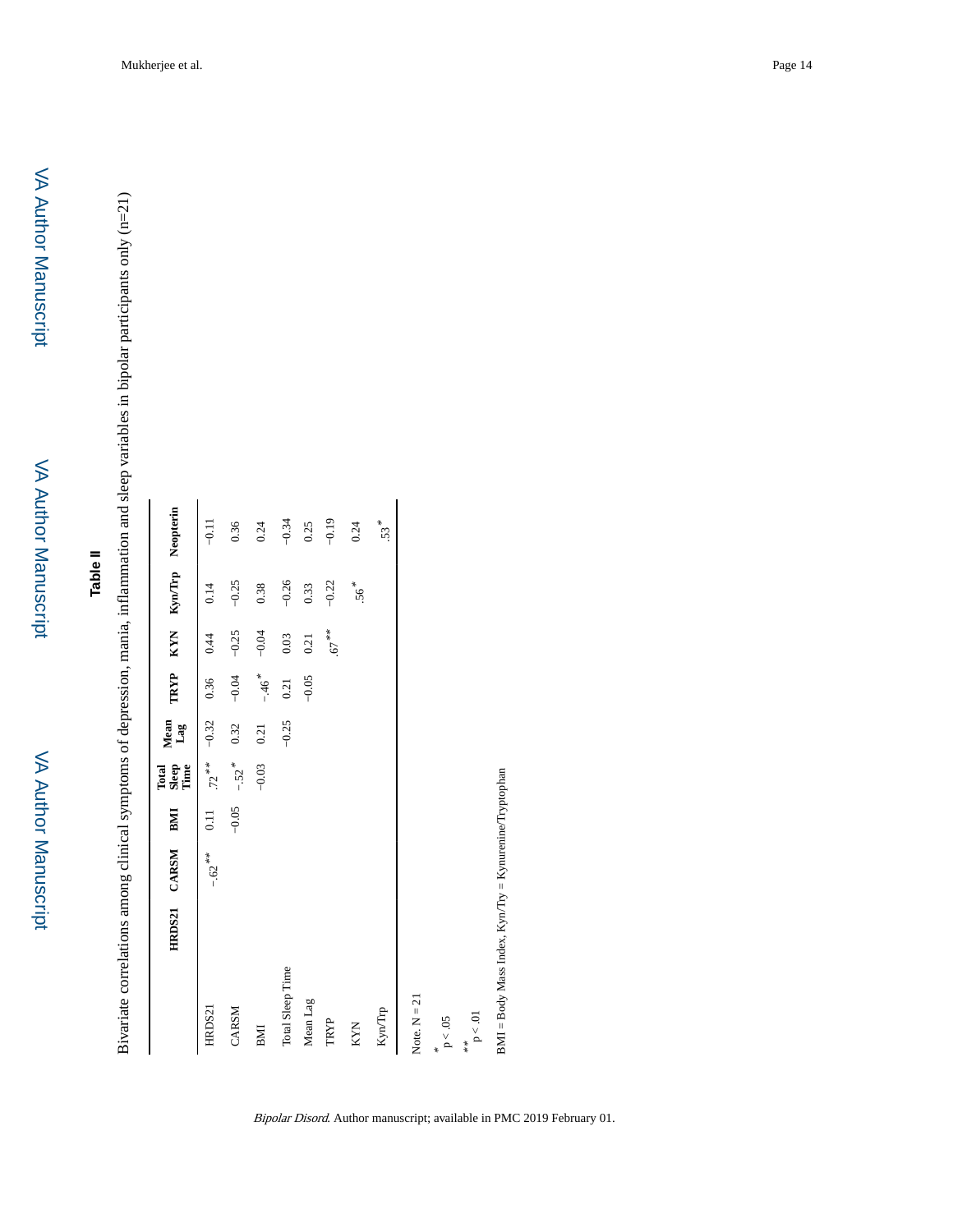# **Table III**

Bivariate correlations among inflammation and sleep variables in healthy control participants only (n=28) Bivariate correlations among inflammation and sleep variables in healthy control participants only (n=28)

|                  |     | Total         |              |         |            |                | Neopterin        |
|------------------|-----|---------------|--------------|---------|------------|----------------|------------------|
|                  | BMI | Sleep<br>Time | meanLag TRYP |         | <b>KYN</b> | Kyn/Irp        |                  |
| BMI              |     | $-0.25$       | 0.04         | $-0.12$ | $-0.08$    | 0.01           | $-010 -$         |
| Total Sleep Time |     |               | $-0.12$      | $-0.07$ | $-0.19$    | $-0.14$        | S                |
| mean Lag         |     |               |              | $-0.23$ | 0.12       | 0.31           | $\ddot{32}$      |
| TRYP             |     |               |              |         | ** 64r     | $-0.12$        | $\overline{.}18$ |
| <b>KYN</b>       |     |               |              |         |            | $81\,$ $^{**}$ | $*^{0+}$         |
| KynTrp           |     |               |              |         |            |                | $**$ 60.         |
| Note, $N = 28$   |     |               |              |         |            |                |                  |
| $p < .05$<br>¥   |     |               |              |         |            |                |                  |
| $p<.01$<br>***   |     |               |              |         |            |                |                  |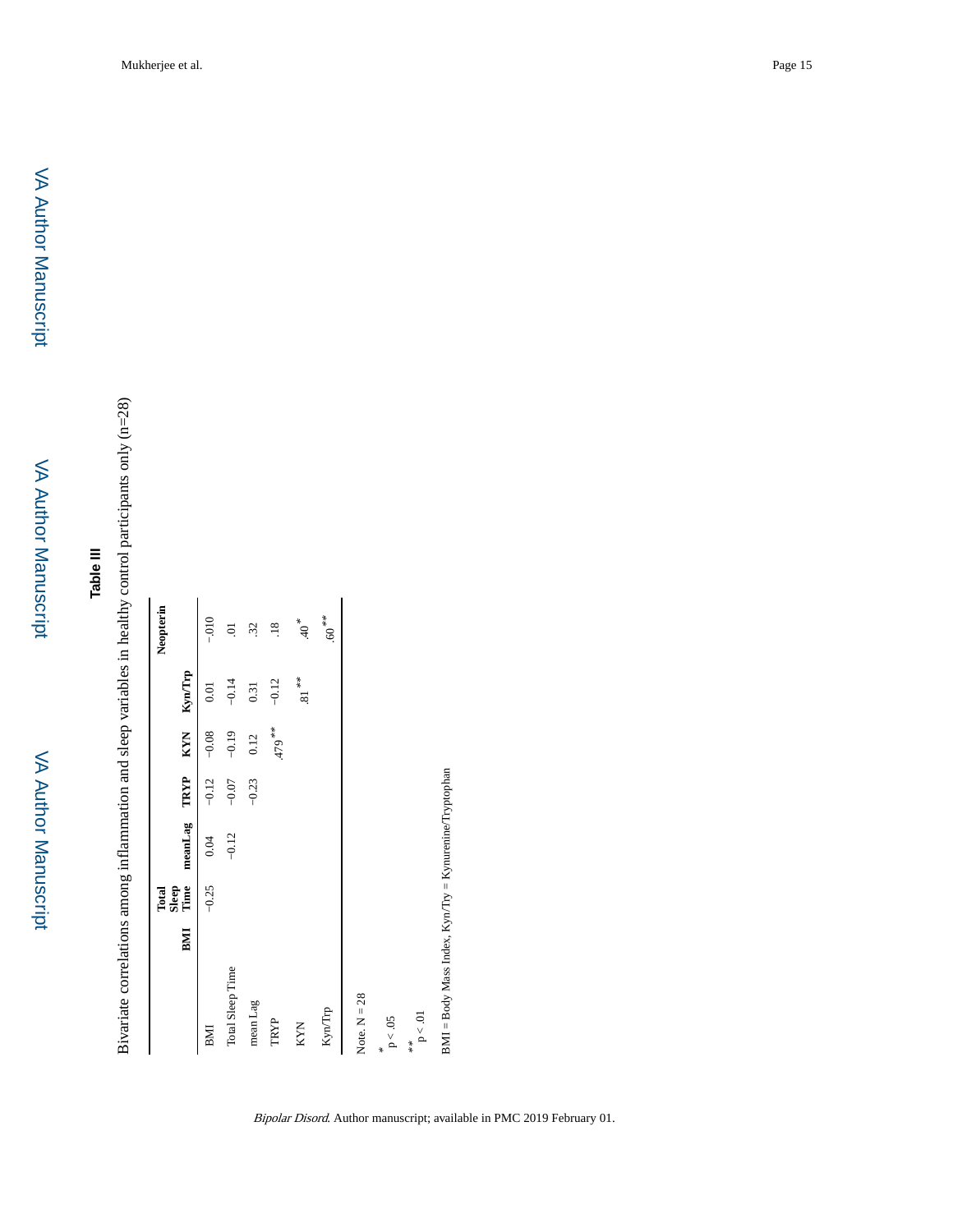#### **Table IV**

Depressive symptom severity is positively associated with Total Sleep Time and KYN/TRP in Bipolar Disorder (controlling for BMI)

| <b>Variable</b>      | β   | t              | R   | $Adj.R^2$ |
|----------------------|-----|----------------|-----|-----------|
| Model 1              |     |                | .81 | .60       |
| <b>BMI</b>           | .05 | .34            |     |           |
| Total Sleep Time     | .85 | $5.42***$      |     |           |
| <b>KYN/TRP</b>       | .32 | $2.0^{\prime}$ |     |           |
| Model 2              |     |                | .54 | .24       |
| <b>BMI</b>           | .50 | $3.85***$      |     |           |
| Total Sleep Time     | .27 | $2.15*$        |     |           |
| Neopterin            | .17 | .92            |     |           |
| Model 3              |     |                | .85 | .71       |
| <b>BMI</b>           | .21 | 1.53           |     |           |
| Total Sleep Time .78 |     | $5.88***$      |     |           |
| <b>KYN</b>           | .39 | $2.93***$      |     |           |
| Model 4              |     |                | .81 | .60       |
| <b>BMI</b>           | .30 | 1.83           |     |           |
| Total Sleep Time     | .66 | $4.53***$      |     |           |
| <b>TRP</b>           | .35 | $2.10*$        |     |           |

Note.  $N = 21$ 

\* p < .05

\*\* p < .01

 $\hat{=}$  =.06; BMI = Body Mass Index, Kyn/Try = Kynurenine/Tryptophan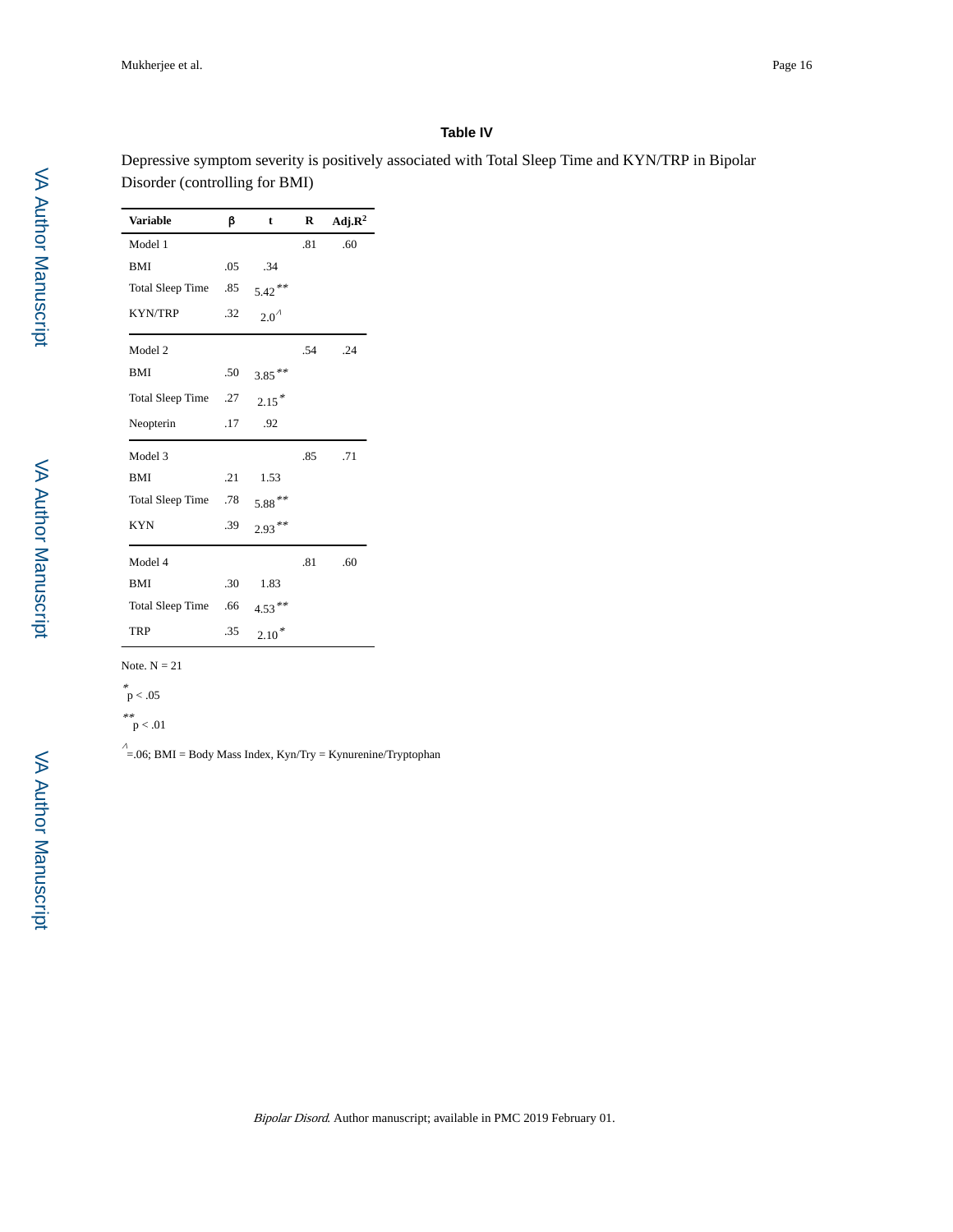#### **Table V**

Manic symptom severity is negatively associated with Total Sleep Time and KYN/TRP in Bipolar Disorder Group (controlling for BMI)

| <b>Variable</b>         | β      | t                    | R   | Adj. $\mathbb{R}^2$ |
|-------------------------|--------|----------------------|-----|---------------------|
| Model 1                 |        |                      | .66 | .35                 |
| <b>BMI</b>              | .04    | .19                  |     |                     |
| Total Sleep Time $-.69$ |        | $-3.59$ <sup>*</sup> |     |                     |
| <b>KYN/TRP</b>          | $-.39$ | $-2.00^{\prime}$     |     |                     |
| Model 2                 |        |                      | .40 | .10                 |
| <b>BMI</b>              | .17    | 1.21                 |     |                     |
| Total Sleep Time $-.29$ |        | $-2.12$ <sup>*</sup> |     |                     |
| Neopterin               | .12    | .90                  |     |                     |
| Model 3                 |        |                      | .60 | .25                 |
| <b>BMI</b>              | $-.21$ | $-.57$               |     |                     |
| Total Sleep Time        | $-.57$ | $-2.97$ <sup>*</sup> |     |                     |
| <b>KYN</b>              | $-.21$ | $-1.07$              |     |                     |
| Model 4                 |        |                      | .57 | .21                 |
| <b>BMI</b>              | $-.06$ | $-.28$               |     |                     |
| Total Sleep Time        | $-.56$ | $-2.76*$             |     |                     |
| TRP                     | .05    | .20                  |     |                     |

Note.  $N = 21$ 

\* p < .05

 $p = .06$ 

BMI = Body Mass Index, Kyn/Try = Kynurenine/Tryptophan

VA Author Manuscript VA Author Manuscript